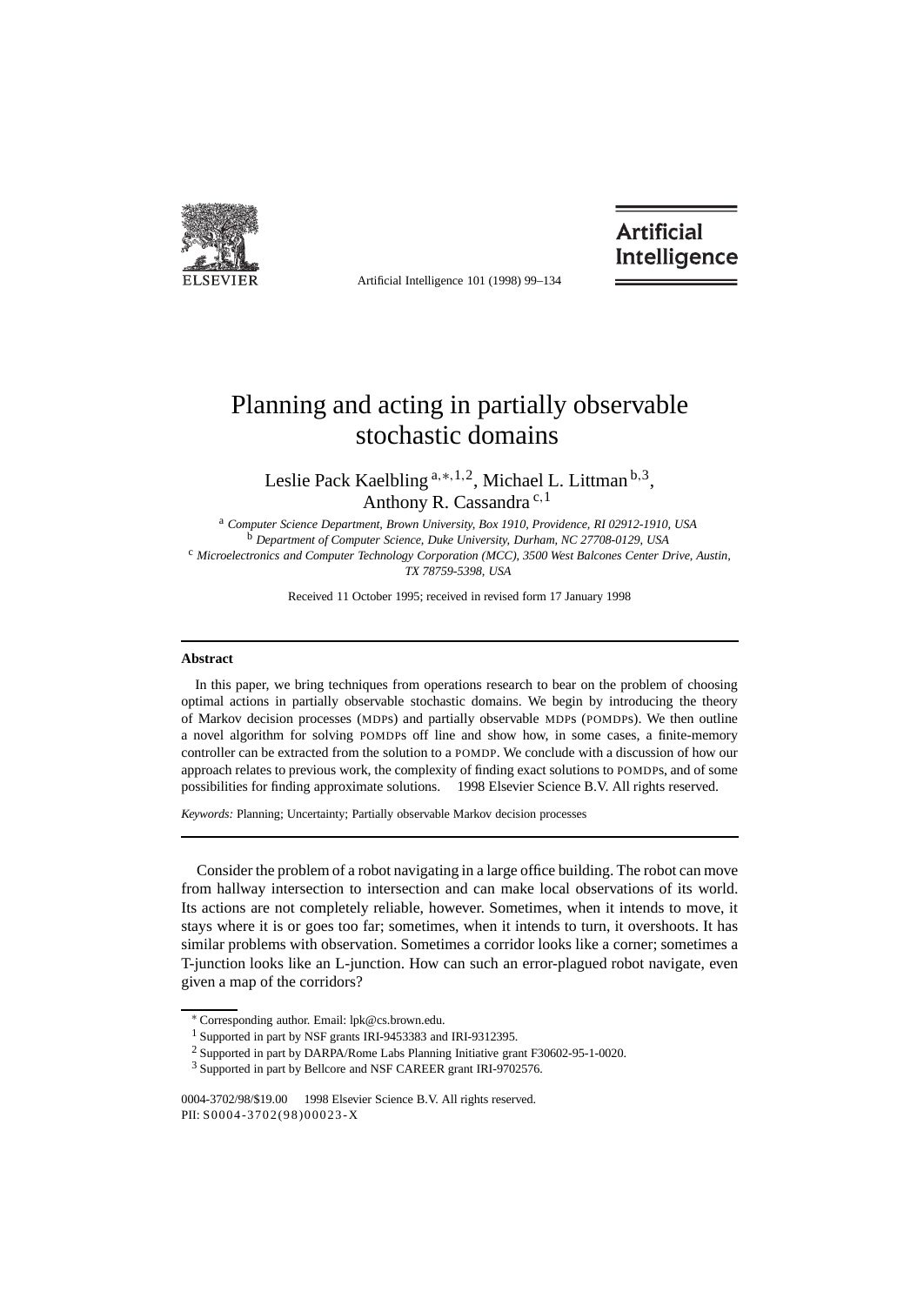In general, the robot will have to remember something about its history of actions and observations and use this information, together with its knowledge of the underlying dynamics of the world (the map and other information), to maintain an estimate of its location. Many engineering applications follow this approach, using methods like the Kalman filter [26] to maintain a running estimate of the robot's spatial uncertainty, expressed as an ellipsoid or normal distribution in Cartesian space. This approach will not do for our robot, though. Its uncertainty may be discrete: it might be almost certain that it is in the north-east corner of either the fourth or the seventh floors, though it admits a chance that it is on the fifth floor, as well.

Then, given an uncertain estimate of its location, the robot has to decide what actions to take. In some cases, it might be sufficient to ignore its uncertainty and take actions that would be appropriate for the most likely location. In other cases, it might be better for the robot to take actions for the purpose of gathering information, such as searching for a landmark or reading signs on the wall. In general, it will take actions that fulfill both purposes simultaneously.

# **1. Introduction**

In this paper, we bring techniques from operations research to bear on the problem of choosing optimal actions in partially observable stochastic domains. Problems like the one described above can be modeled as *partially observable Markov decision processes* (POMDPs). Of course, we are not interested only in problems of robot navigation. Similar problems come up in factory process control, oil exploration, transportation logistics, and a variety of other complex real-world situations.

This is essentially a *planning* problem: given a complete and correct model of the world dynamics and a reward structure, find an optimal way to behave. In the artificial intelligence (AI) literature, a deterministic version of this problem has been addressed by adding knowledge preconditions to traditional planning systems [43]. Because we are interested in stochastic domains, however, we must depart from the traditional AI planning model. Rather than taking plans to be sequences of actions, which may only rarely execute as expected, we take them to be mappings from situations to actions that specify the agent's behavior no matter what may happen. In many cases, we may not want a full policy; methods for developing partial policies and conditional plans for completely observable domains are the subject of much current interest [13,15,61]. A weakness of the methods described in this paper is that they require the states of the world to be represented enumeratively, rather than through compositional representations such as Bayes nets or probabilistic operator descriptions. However, this work has served as a substrate for development of algorithms for more complex and efficient representations [6]. Section 6 describes the relation between the present approach and prior research in more detail.

One important facet of the POMDP approach is that there is no distinction drawn between actions taken to change the state of the world and actions taken to gain information. This is important because, in general, every action has both types of effect. Stopping to ask questions may delay the robot's arrival at the goal or spend extra energy; moving forward may give the robot information that it is in a dead-end because of the resulting crash.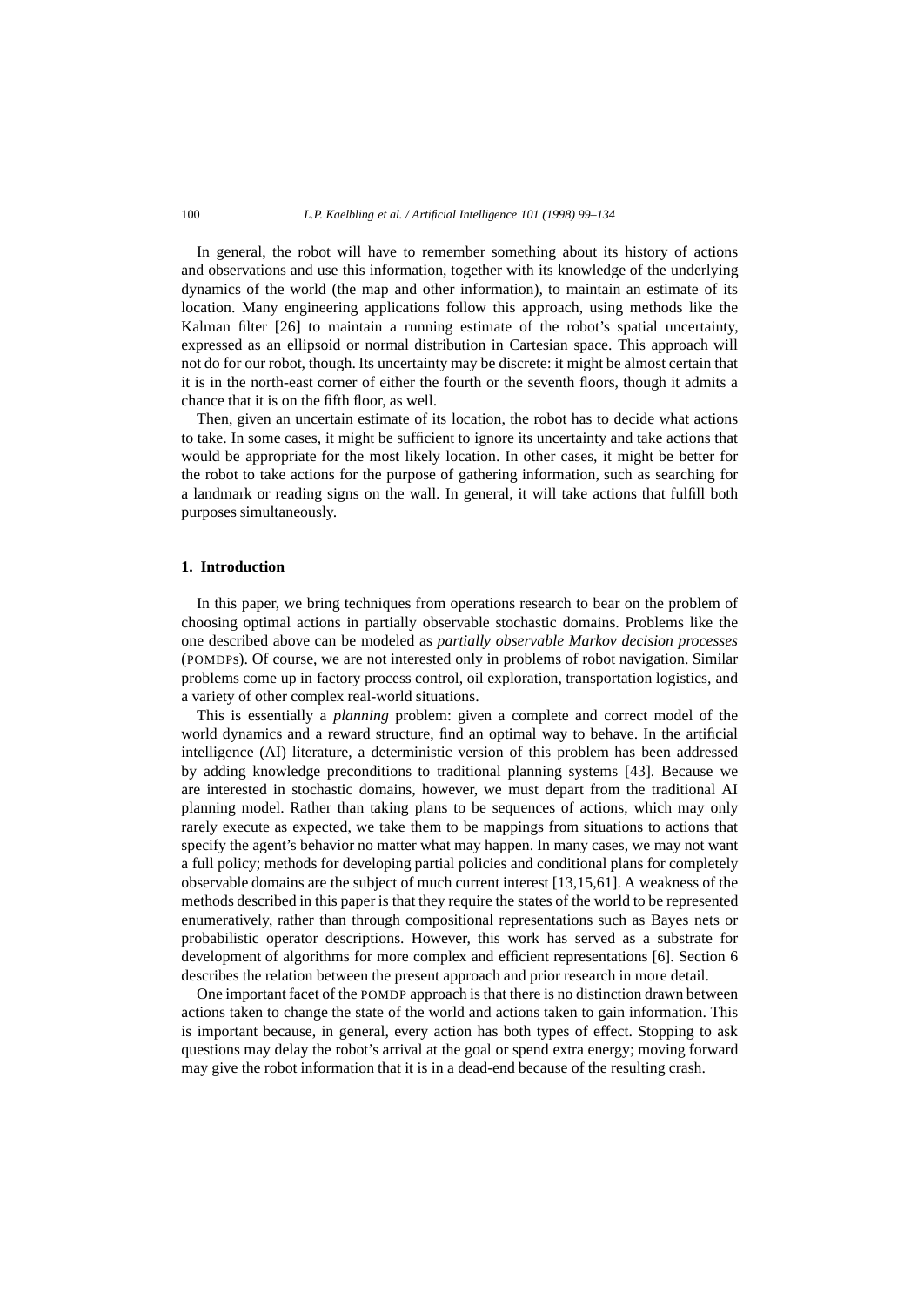Thus, from the POMDP perspective, optimal performance involves something akin to a "value of information" calculation, only more complex; the agent chooses between actions based on the amount of information they provide, the amount of reward they produce, and how they change the state of the world.

This paper is intended to make two contributions. The first is to recapitulate work from the operations-research literature [36,42,56,59,64] and to describe its connection to closely related work in AI. The second is to describe a novel algorithmic approach for solving POMDPs exactly. We begin by introducing the theory of Markov decision processes (MDPs) and POMDPs. We then outline a novel algorithm for solving POMDPs off line and show how, in some cases, a finite-memory controller can be extracted from the solution to a POMDP. We conclude with a brief discussion of related work and of approximation methods.

# **2. Markov decision processes**

Markov decision processes serve as a basis for solving the more complex partially observable problems that we are ultimately interested in. An MDP is a model of an agent interacting synchronously with a world. As shown in Fig. 1, the agent takes as input the state of the world and generates as output actions, which themselves affect the state of the world. In the MDP framework, it is assumed that, although there may be a great deal of uncertainty about the effects of an agent's actions, there is never any uncertainty about the agent's current state—it has complete and perfect perceptual abilities.

Markov decision processes are described in depth in a variety of texts [3,49]; we will just briefly cover the necessary background.

# *2.1. Basic framework*

A Markov decision process can be described as a tuple  $\langle S, A, T, R \rangle$ , where

- $S$  is a finite set of states of the world;
- $\bullet$  *A* is a finite set of actions:
- $T: S \times A \rightarrow \Pi(S)$  is the *state-transition function*, giving for each world state and agent action, a probability distribution over world states (we write  $T(s, a, s')$  for the probability of ending in state  $s'$ , given that the agent starts in state  $s$  and takes action *a*); and



Fig. 1. An MDP models the synchronous interaction between agent and world.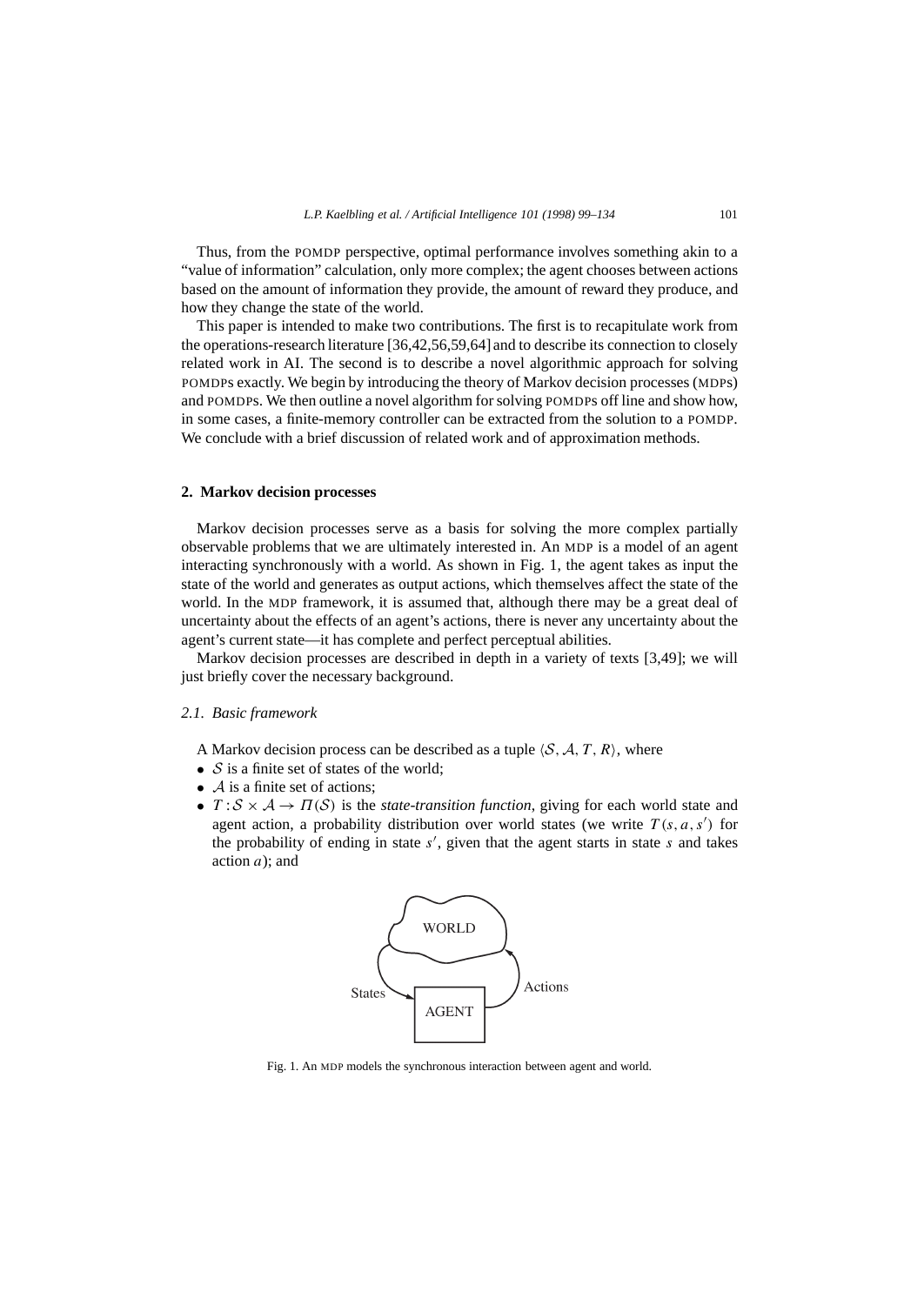•  $R: S \times A \rightarrow \mathbb{R}$  is the reward function, giving the expected immediate reward gained by the agent for taking each action in each state (we write  $R(s, a)$ ) for the expected reward for taking action *a* in state *s*).

In this model, the next state and the expected reward depend only on the previous state and the action taken; even if we were to condition on additional previous states, the transition probabilities and the expected rewards would remain the same. This is known as the *Markov* property—the state and reward at time  $t + 1$  is dependent only on the state at time *t* and the action at time *t*.

In fact, MDPs can have infinite state and action spaces. The algorithms that we describe in this section apply only to the finite case; however, in the context of POMDPs, we will consider a class of MDPs with uncountably infinite state spaces.

# *2.2. Acting optimally*

We would like our agents to act in such a way as to maximize some measure of the long-run reward received. One such framework is *finite-horizon* optimality, in which the agent should act in order to maximize the expected sum of reward that it gets on the next *k* steps; it should maximize

$$
E\left[\sum_{t=0}^{k-1} r_t\right]
$$

where  $r_t$  is the reward received on step  $t$ . This model is somewhat inconvenient, because it is rare that an appropriate  $k$  will be known exactly. We might prefer to consider an infinite lifetime for the agent. The most straightforward is the *infinite-horizon discounted* model, in which we sum the rewards over the infinite lifetime of the agent, but discount them geometrically using *discount factor*  $0 < \gamma < 1$ ; the agent should act so as to optimize

$$
E\left[\sum_{t=0}^{\infty} \gamma^t r_t\right].
$$

In this model, rewards received earlier in its lifetime have more value to the agent; the infinite lifetime is considered, but the discount factor ensures that the sum is finite. This sum is also the expected amount of reward received if a decision to terminate the run is made on each step with probability  $1 - \gamma$ . The larger the discount factor (closer to 1), the more effect future rewards have on current decision making. In our forthcoming discussions of finite-horizon optimality, we will also use a discount factor; when it has value one, it is equivalent to the simple finite-horizon case described above.

A policy is a description of the behavior of an agent. We consider two kinds of policies: stationary and nonstationary. A *stationary policy*,  $\pi : \mathcal{S} \to \mathcal{A}$ , is a situation-action mapping that specifies, for each state, an action to be taken. The choice of action depends only on the state and is independent of the time step. A *nonstationary policy* is a sequence of situationaction mappings, indexed by time. The policy  $\pi_t$  is to be used to choose the action on the *t*th-to-last step as a function of the current state,  $s_t$ . In the finite-horizon model, the optimal policy is not typically stationary: the way an agent chooses its actions on the last step of its life is generally going to be very different from the way it chooses them when it has a long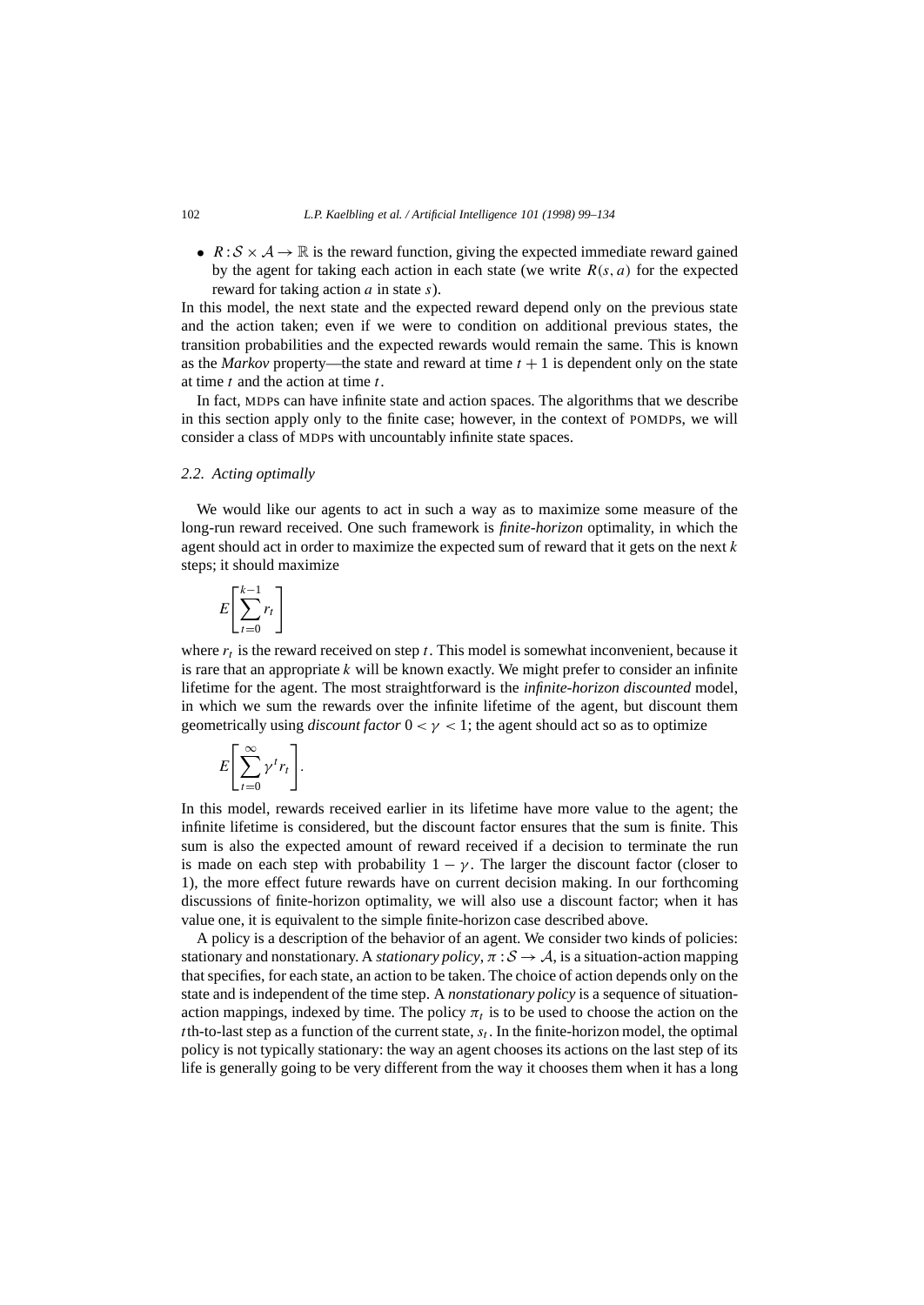life ahead of it. In the infinite-horizon discounted model, the agent always has a constant expected amount of time remaining, so there is no reason to change action strategies: there is a stationary optimal policy.

Given a policy, we can evaluate it based on the long-run value that the agent expects to gain from executing it. In the finite-horizon case, let  $V_{\pi,t}(s)$  be the expected sum of reward gained from starting in state *s* and executing nonstationary policy  $\pi$  for *t* steps. Clearly,  $V_{\pi,1}(s) = R(s, \pi_1(s))$ ; that is, on the last step, the value is just the expected reward for taking the action specified by the final element of the policy. Now, we can define  $V_{\pi,t}(s)$ inductively as

$$
V_{\pi,t}(s) = R(s, \pi_t(s)) + \gamma \sum_{s' \in S} T(s, \pi_t(s), s') V_{\pi, t-1}(s').
$$

The *t*-step value of being in state *s* and executing nonstationary policy  $\pi$  is the immediate reward,  $R(s, \pi_t(s))$ , plus the discounted expected value of the remaining  $t - 1$  steps. To evaluate the future, we must consider all possible resulting states s', the likelihood of their occurrence *T*(*s*, *π*<sub>*t*</sub>(*s*), *s'*), and their (*t* − 1)-step value under policy *π*,  $V$ <sub>*π*,*t*−1</sub>(*s'*). In the infinite-horizon discounted case, we write  $V_\pi(s)$  for the expected discounted sum of future reward for starting in state *s* and executing policy  $\pi$ . It is recursively defined by

$$
V_{\pi}(s) = R(s, \pi(s)) + \gamma \sum_{s' \in S} T(s, \pi(s), s') V_{\pi}(s').
$$

The value function,  $V_\pi$ , for policy  $\pi$  is the unique simultaneous solution of this set of linear equations, one equation for each state *s*.

Now we know how to compute a value function, given a policy. Sometimes, we will need to go the opposite way, and compute a *greedy policy* given a value function. It really only makes sense to do this for the infinite-horizon discounted case; to derive a policy for the finite horizon, we would need a whole sequence of value functions. Given any value function *V*, a greedy policy with respect to that value function,  $\pi_V$ , is defined as

$$
\pi_V(s) = \underset{a}{\text{argmax}} \bigg[ R(s, a) + \gamma \sum_{s' \in \mathcal{S}} T(s, a, s') V(s') \bigg].
$$

This is the policy obtained by, at every step, taking the action that maximizes expected immediate reward plus the expected discounted value of the next state, as measured by *V* .

What is the optimal finite-horizon policy,  $\pi$ <sup>\*</sup>? The agent's last step is easy: it should maximize its final reward. So

$$
\pi_1^*(s) = \underset{a}{\operatorname{argmax}} R(s, a).
$$

The optimal situation-action mapping for the *t*th step,  $\pi_t^*$ , can be defined in terms of the optimal  $(t - 1)$ -step value function  $V_{\pi_{t-1}^*, t-1}$  (written for simplicity as  $V_{t-1}^*$ ):

$$
\pi_t^*(s) = \underset{a}{\operatorname{argmax}} \bigg[ R(s, a) + \gamma \sum_{s' \in \mathcal{S}} T(s, a, s') V_{t-1}^*(s') \bigg];
$$

 $V_{t-1}^*$  is derived from  $\pi_{t-1}^*$  and  $V_{t-2}^*$ .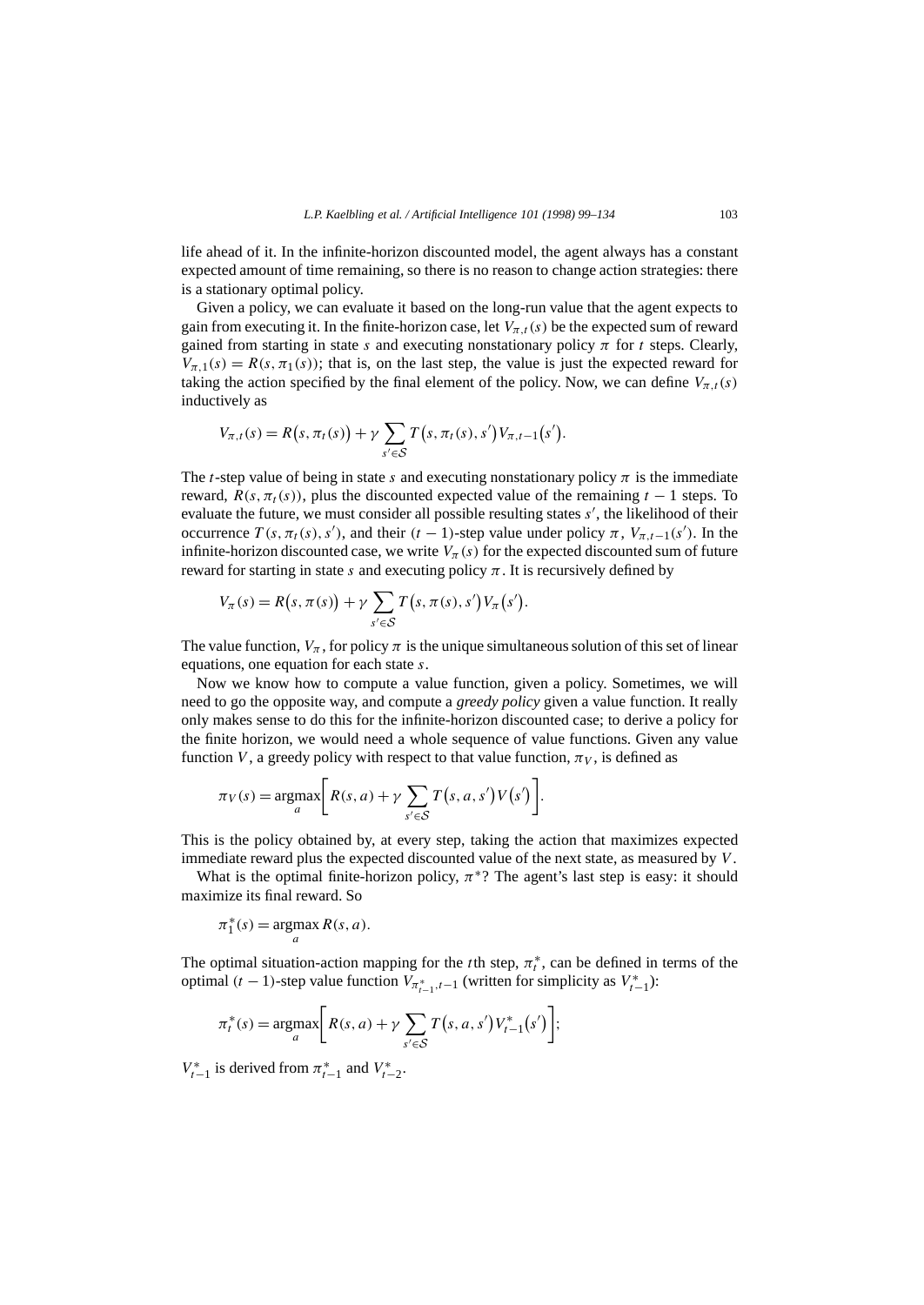In the infinite-horizon discounted case, for any initial state *s*, we want to execute the policy  $\pi$  that maximizes  $V_{\pi}(s)$ . Howard [24] showed that there exists a stationary policy,  $\pi^*$ , that is optimal for every starting state. The value function for this policy,  $V_{\pi^*}$ , also written  $V^*$ , is defined by the set of equations

$$
V^*(s) = \max_a \bigg[ R(s, a) + \gamma \sum_{s' \in \mathcal{S}} T(s, a, s') V^*(s') \bigg],
$$

which has a unique solution. An optimal policy,  $\pi^*$ , is just a greedy policy with respect to  $V^*$ .

Another way to understand the infinite-horizon value function,  $V^*$ , is to approach it by using an ever-increasing discounted finite horizon. As the horizon, *t*, approaches infinity,  $V_t^*$  approaches  $V^*$ . This is only guaranteed to occur when the discount factor,  $\gamma$ , is less than 1, which tends to wash out the details of exactly what happens at the end of the agent's life.

# *2.3. Computing an optimal policy*

There are many methods for finding optimal policies for MDPs. In this section, we explore *value iteration* because it will also serve as the basis for finding policies in the partially observable case.

**Algorithm 1.** The value-iteration algorithm for finite state space MDPs.

```
V_1(s) := 0 for all s
t := 1loop
      t := t + 1loop for all s \in Sloop for all a \in AQ_t^a(s) := R(s, a) + \gamma \sum_{s' \in S} T(s, a, s') V_{t-1}(s')end loop
      V_t(s) := \max_a Q_t^a(s)end loop
until |V_t(s) - V_{t-1}(s)| < \varepsilon for all s \in S
```
Value iteration proceeds by computing the sequence  $V_t$  of discounted finite-horizon optimal value functions, as shown in Algorithm 1 (the superscript ∗ is omitted, because we shall henceforth only be considering optimal value functions). It makes use of an auxiliary function,  $Q_t^a(s)$ , which is the *t*-step value of starting in state *s*, taking action *a*, then continuing with the optimal  $(t - 1)$ -step nonstationary policy. The algorithm terminates when the maximum difference between two successive value functions (known as the *Bellman error magnitude*) is less than some *ε*. It can be shown [62] that there exists a *t*∗, polynomial in  $|S|$ ,  $|A|$ , the magnitude of the largest value of *R(s, a)*, and  $1/(1 - \gamma)$ , such that the greedy policy with respect to  $V_{t*}$  is equal to the optimal infinite-horizon policy,  $\pi^*$ . Rather than calculating a bound on *t*<sup>∗</sup> in advance and running value iteration for that long,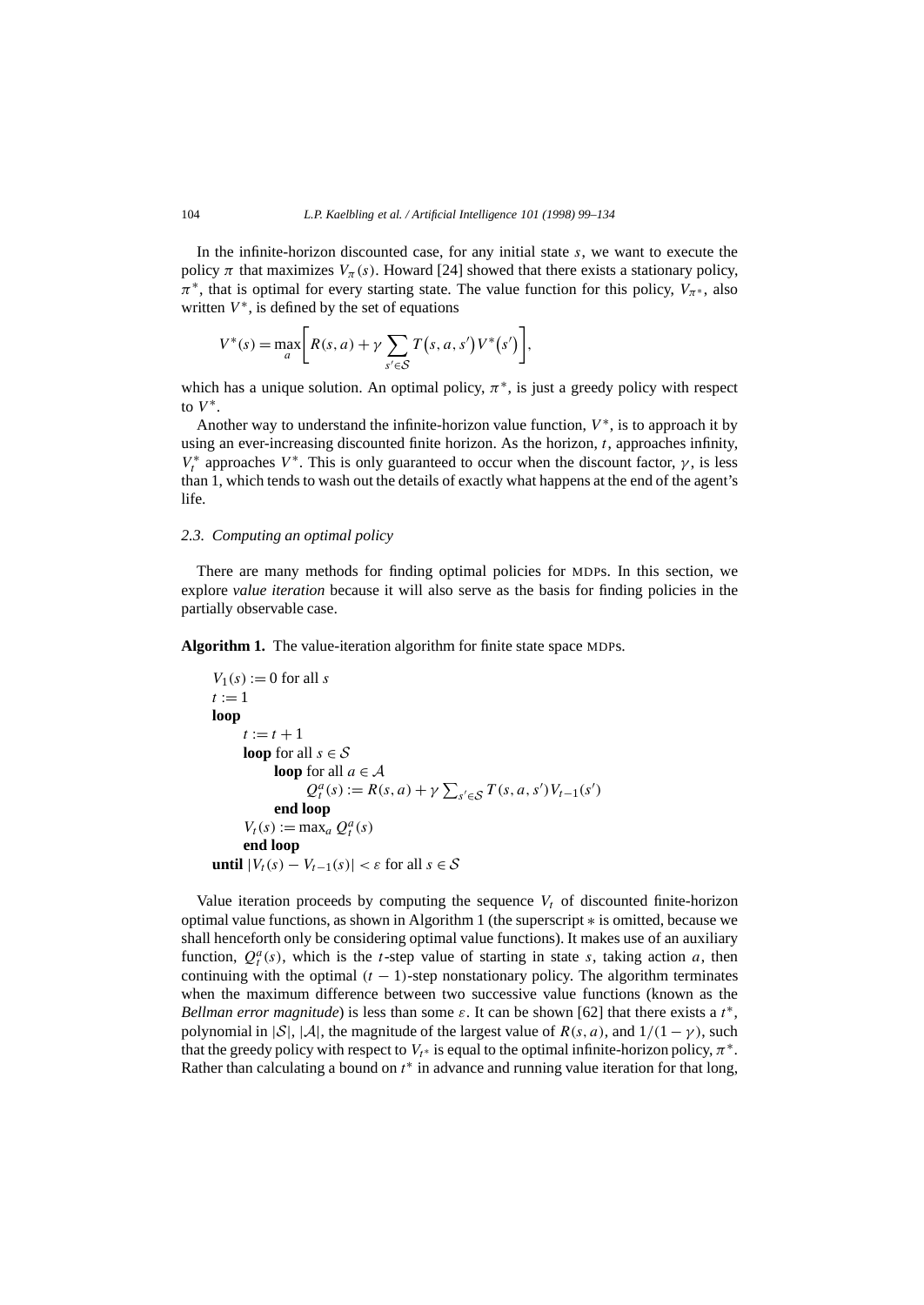we instead use the following result regarding the Bellman error magnitude [66] in order to terminate with a near-optimal policy.

If  $|V_t(s) - V_{t-1}(s)| < \varepsilon$  for all *s*, then the value of the greedy policy with respect to  $V_t$ does not differ from  $V^*$  by more than  $2\varepsilon\gamma/(1-\gamma)$  at any state. That is,

$$
\max_{s \in \mathcal{S}} \left| V_{\pi_{V_t}}(s) - V^*(s) \right| < 2\varepsilon \frac{\gamma}{1 - \gamma}.
$$

It is often the case that  $\pi_{V_t} = \pi^*$  long before  $V_t$  is near  $V^*$ ; tighter bounds may be obtained using the *span semi-norm* on the value function [49].

## **3. Partial observability**

For MDPs we can compute the optimal policy  $\pi$  and use it to act by simply executing  $\pi(s)$  for current state *s*. What happens if the agent is no longer able to determine the state it is currently in with complete reliability? A naive approach would be for the agent to map the most recent observation directly into an action without remembering anything from the past. In our hallway navigation example, this amounts to performing the same action in every location that looks the same—hardly a promising approach. Somewhat better results can be obtained by adding randomness to the agent's behavior: a policy can be a mapping from observations to probability distributions over actions [55]. Randomness effectively allows the agent to sometimes choose different actions in different locations with the same appearance, increasing the probability that it might choose a good action; in practice deterministic observation-action mappings are prone to getting trapped in deterministic loops [32].

In order to behave truly effectively in a partially observable world, it is necessary to use memory of previous actions and observations to aid in the disambiguation of the states of the world. The POMDP framework provides a systematic method of doing just that.

### *3.1.* POMDP *framework*

A partially observable Markov decision process can be described as a tuple  $\langle S, \mathcal{A}, T, R$ , *Ω*, *O*), where

- *S*, *A*, *T*, and *R* describe a Markov decision process;
- *Ω* is a finite set of observations the agent can experience of its world; and
- $O: S \times A \rightarrow \Pi(\Omega)$  is the *observation function*, which gives, for each action and resulting state, a probability distribution over possible observations (we write  $O(s', a, o)$  for the probability of making observation  $o$  given that the agent took action  $a$  and landed in state  $s'$ ).

A POMDP is an MDP in which the agent is unable to observe the current state. Instead, it makes an observation based on the action and resulting state.<sup>4</sup> The agent's goal remains to maximize expected discounted future reward.

<sup>&</sup>lt;sup>4</sup> It is possible to formulate an equivalent model in which the observation depends on the previous state instead of, or in addition to, the resulting state, but it complicates the exposition and adds no more expressive power; such a model could be converted into a POMDP model as described above, at the cost of expanding the state space.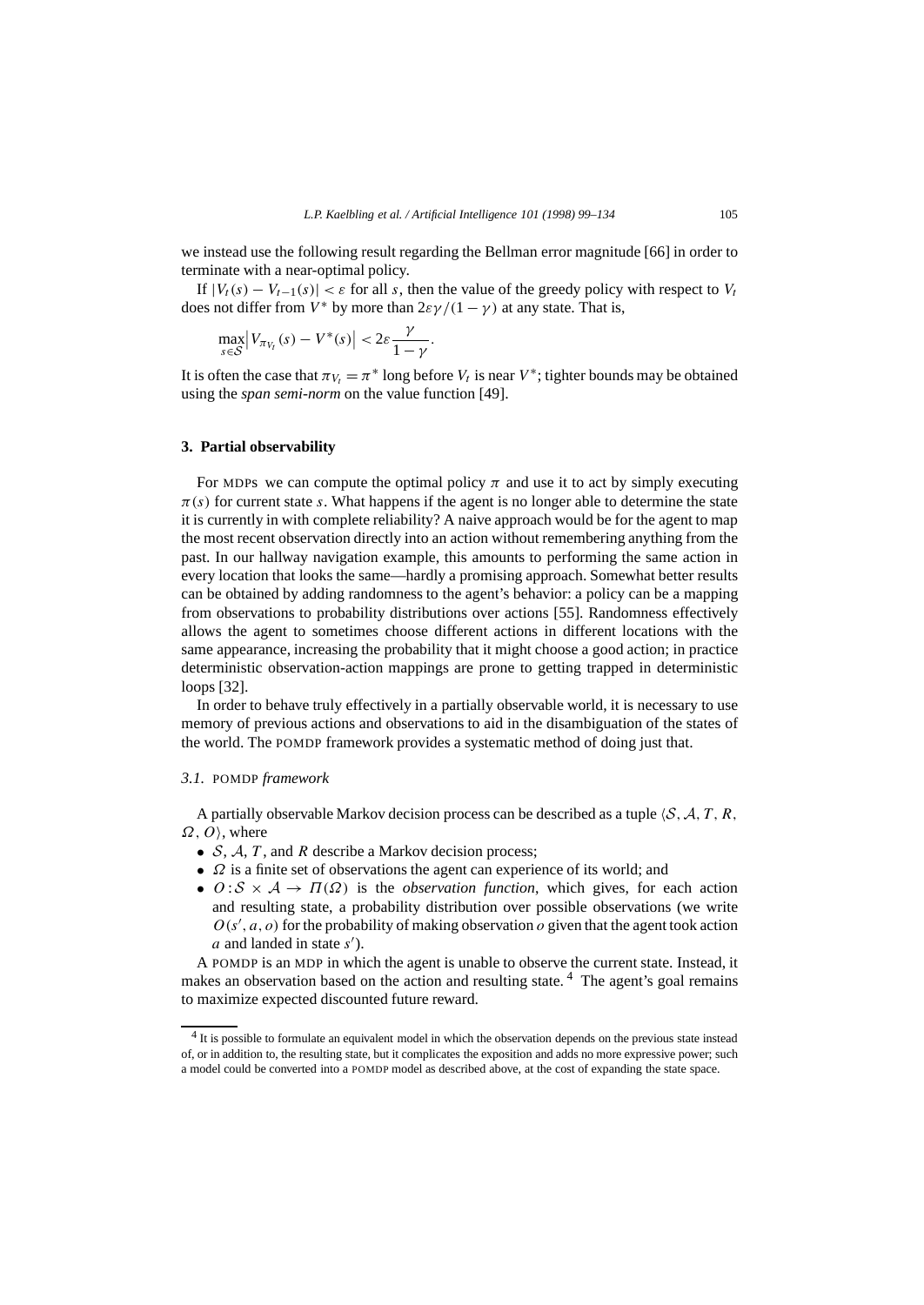

Fig. 2. A POMDP agent can be decomposed into a state estimator (SE) and a policy  $(\pi)$ .

## *3.2. Problem structure*

We decompose the problem of controlling a POMDP into two parts, as shown in Fig. 2. The agent makes observations and generates actions. It keeps an internal *belief state*, *b*, that summarizes its previous experience. The component labeled SE is the *state estimator*: it is responsible for updating the belief state based on the last action, the current observation, and the previous belief state. The component labeled  $\pi$  is the policy: as before, it is responsible for generating actions, but this time as a function of the agent's belief state rather than the state of the world.

What, exactly, is a belief state? One choice might be the most probable state of the world, given the past experience. Although this might be a plausible basis for action in some cases, it is not sufficient in general. In order to act effectively, an agent must take into account its own degree of uncertainty. If it is lost or confused, it might be appropriate for it to take sensing actions such as asking for directions, reading a map, or searching for a landmark. In the POMDP framework, such actions are not explicitly distinguished: their informational properties are described via the observation function.

Our choice for belief states will be probability distributions over states of the world. These distributions encode the agent's subjective probability about the state of the world and provide a basis for acting under uncertainty. Furthermore, they comprise a *sufficient statistic* for the past history and initial belief state of the agent: given the agent's current belief state (properly computed), no additional data about its past actions or observations would supply any further information about the current state of the world [1,56]. This means that the process over belief states is Markov, and that no additional data about the past would help to increase the agent's expected reward.

To illustrate the evolution of a belief state, we will use the simple example depicted in Fig. 3; the algorithm for computing belief states is provided in the next section. There are four states in this example, one of which is a goal state, indicated by the star. There are two possible observations: one is always made when the agent is in state 1, 2, or 4; the other, when it is in the goal state. There are two possible actions: EAST and WEST. These actions succeed with probability 0*.*9, and when they fail, the movement is in the opposite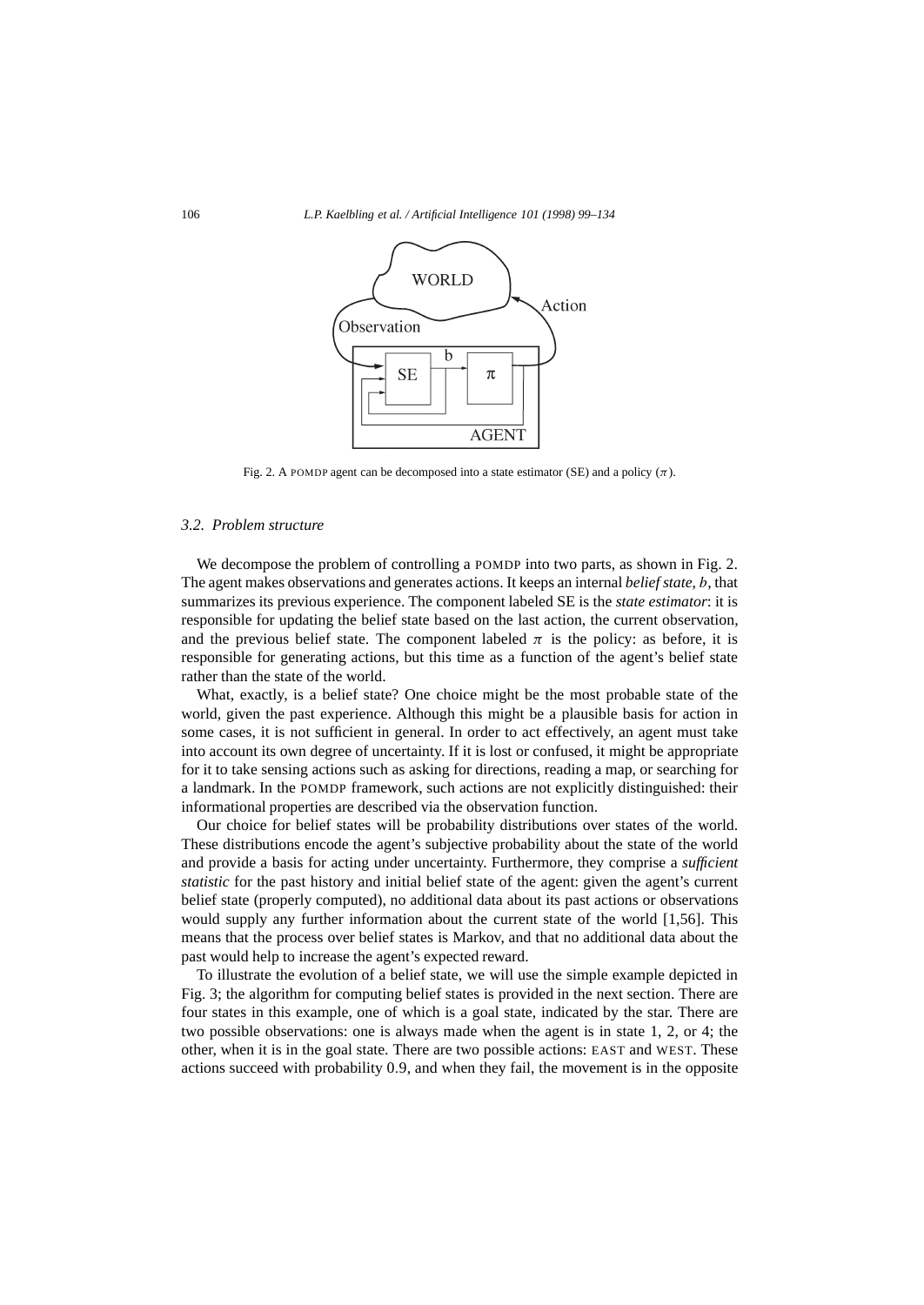

Fig. 3. In this simple POMDP environment, the empty squares are all indistinguishable on the basis of their immediate appearance, but the evolution of the belief state can be used to model the agent's location.

direction. If no movement is possible in a particular direction, then the agent remains in the same location.

Assume that the agent is initially equally likely to be in any of the three nongoal states. Thus, its initial belief state is [ 0*.*333 0*.*333 0*.*000 0*.*333], where the position in the belief vector corresponds to the state number.

If the agent takes action EAST and does not observe the goal, then the new belief state becomes [ 0*.*100 0*.*450 0*.*000 0*.*450]. If it takes action EAST again, and still does not observe the goal, then the probability mass becomes concentrated in the right-most state: [ 0*.*100 0*.*164 0*.*000 0*.*736]. Notice that as long as the agent does not observe the goal state, it will always have some nonzero belief that it is in any of the nongoal states, since the actions have nonzero probability of failing.

# *3.3. Computing belief states*

A belief state *b* is a probability distribution over S. We let  $b(s)$  denote the probability assigned to world state *s* by belief state *b*. The axioms of probability require that  $0 \leq$ *b*(*s*) ≤ 1 for all *s* ∈ S and that  $\sum_{s \in S} b(s) = 1$ . The state estimator must compute a new belief state,  $b'$ , given an old belief state  $b$ , an action  $a$ , and an observation  $o$ . The new degree of belief in some state  $s'$ ,  $b'(s')$ , can be obtained from basic probability theory as follows:

$$
b'(s') = \Pr(s' \mid o, a, b)
$$
  
= 
$$
\frac{\Pr(o \mid s', a, b) \Pr(s' \mid a, b)}{\Pr(o \mid a, b)}
$$
  
= 
$$
\frac{\Pr(o \mid s', a) \sum_{s \in S} \Pr(s' \mid a, b, s) \Pr(s \mid a, b)}{\Pr(o \mid a, b)}
$$
  
= 
$$
\frac{O(s', a, o) \sum_{s \in S} T(s, a, s') b(s)}{\Pr(o \mid a, b)}.
$$

The denominator,  $Pr(o \mid a, b)$ , can be treated as a normalizing factor, independent of s', that causes  $b'$  to sum to 1. The state-estimation function  $SE(b, a, o)$  has as its output the new belief state *b'*.

Thus, the state-estimation component of a POMDP controller can be constructed quite simply from a given model.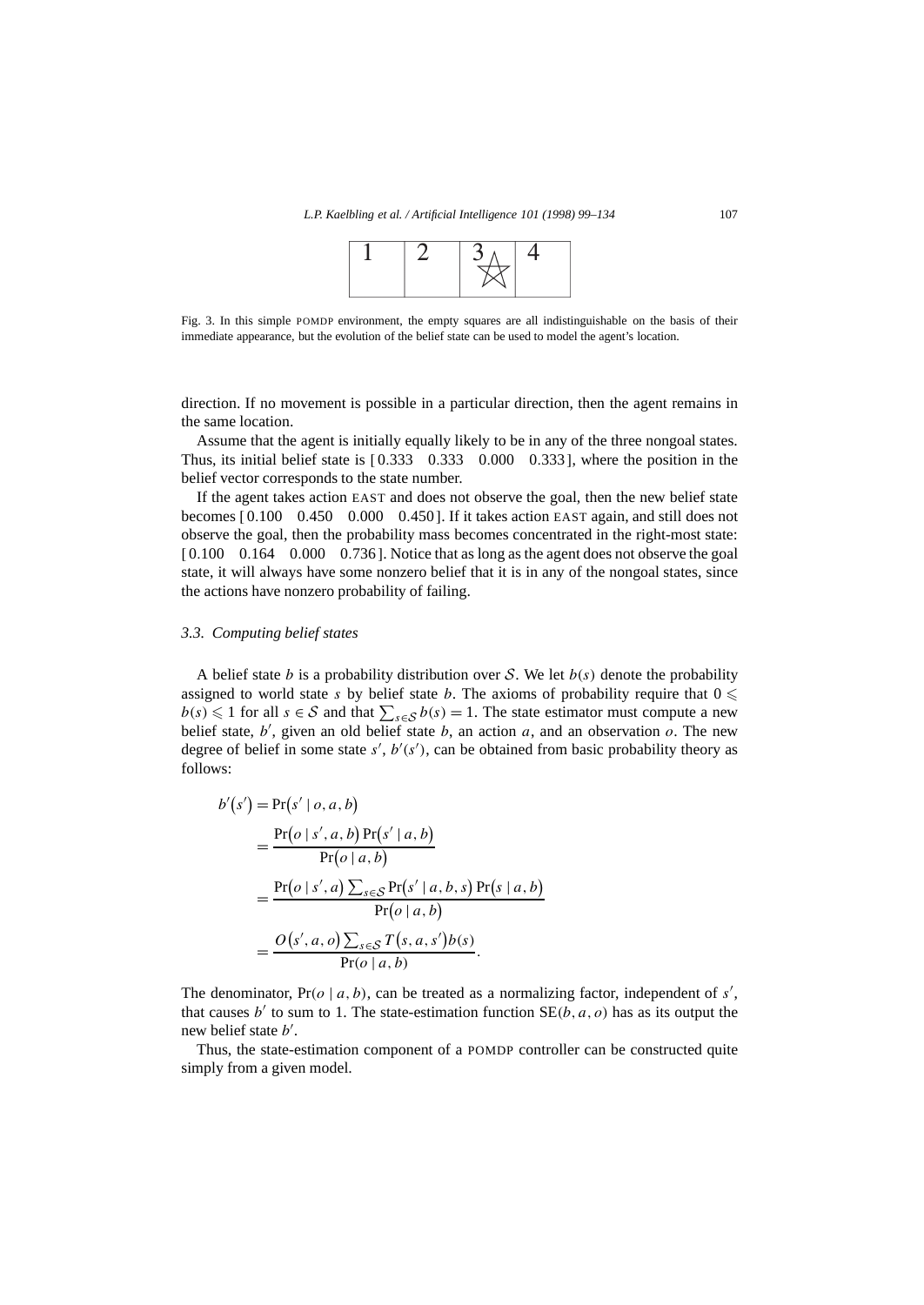# *3.4. Finding an optimal policy*

The policy component of a POMDP agent must map the current belief state into action. Because the belief state is a sufficient statistic, the optimal policy is the solution of a continuous space "belief MDP". It is defined as follows:

- $\beta$ , the set of belief states, comprise the state space;
- A, the set of actions, remains the same;
- $\tau(b, a, b')$  is the state-transition function, which is defined as

$$
\tau(b, a, b') = \Pr(b' \mid a, b) = \sum_{o \in \Omega} \Pr(b' \mid a, b, o) \Pr(o \mid a, b),
$$

where

$$
Pr(b' | b, a, o) = \begin{cases} 1 & \text{if } SE(b, a, o) = b' \\ 0 & \text{otherwise}; \end{cases}
$$

 $\rho(b, a)$  is the reward function on belief states, constructed from the original reward function on world states:

$$
\rho(b, a) = \sum_{s \in \mathcal{S}} b(s) R(s, a).
$$

The reward function may seem strange; the agent appears to be rewarded for merely believing that it is in good states. However, because the state estimator is constructed from a correct observation and transition model of the world, the belief state represents the true occupation probabilities for all states  $s \in S$ , and therefore the reward function  $\rho$  represents the true expected reward to the agent.

This belief MDP is such that an optimal policy for it, coupled with the correct state estimator, will give rise to optimal behavior (in the discounted infinite-horizon sense) for the original POMDP [1,59]. The remaining problem, then, is to solve this MDP. It is very difficult to solve continuous space MDPs in the general case, but, as we shall see in the next section, the optimal value function for the belief MDP has special properties that can be exploited to simplify the problem.

# **4. Value functions for POMDPs**

As in the case of discrete MDPs, if we can compute the optimal value function, then we can use it to directly determine the optimal policy. This section concentrates on finding an approximation to the optimal value function. We approach the problem using value iteration to construct, at each iteration, the optimal *t*-step discounted value function over belief space.

#### *4.1. Policy trees*

When an agent has one step remaining, all it can do is take a single action. With two steps to go, it can take an action, make an observation, then take another action, perhaps depending on the previous observation. In general, an agent's nonstationary *t*-step policy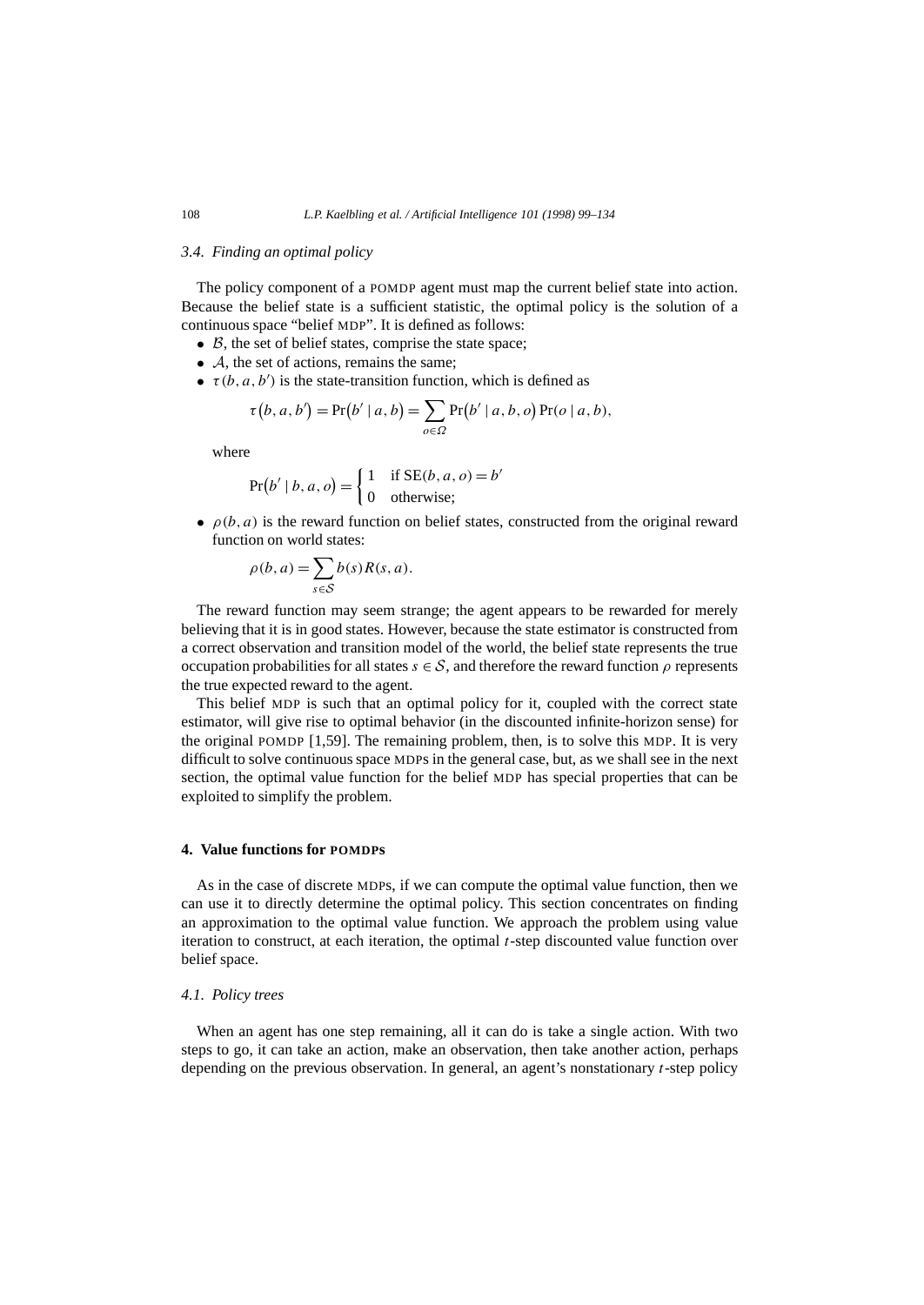*L.P. Kaelbling et al. / Artificial Intelligence 101 (1998) 99–134* 109



Fig. 4. A *t*-step policy tree captures a sequence of *t* steps, each of which can be conditioned on the outcome of previous actions. Each node is labeled with the action that should be taken if it is reached.

can be represented by a *policy tree* as shown in Fig. 4. It is a tree of depth *t* that specifies a complete *t*-step nonstationary policy. The top node determines the first action to be taken. Then, depending on the resulting observation, an arc is followed to a node on the next level, which determines the next action. This is a complete recipe for *t* steps of conditional behavior. <sup>5</sup>

Now, what is the expected discounted value to be gained from executing a policy tree *p*? It depends on the true state of the world when the agent starts. In the simplest case, *p* is a 1-step policy tree (a single action). The value of executing that action in state *s* is

$$
V_p(s) = R(s, a(p))
$$

where  $a(p)$  is the action specified in the top node of policy tree p. More generally, if p is a *t*-step policy tree, then

$$
V_p(s) = R(s, a(p)) + \gamma \cdot (\text{Expected value of the future})
$$
  
=  $R(s, a(p)) + \gamma \sum_{s' \in S} Pr(s' \mid s, a(p)) \sum_{o_i \in \Omega} Pr(o_i \mid s', a(p)) V_{o_i(p)}(s')$   
=  $R(s, a(p)) + \gamma \sum_{s' \in S} T(s, a(p), s') \sum_{o_i \in \Omega} O(s', a(p), o_i) V_{o_i(p)}(s')$ 

where  $o_i(p)$  is the  $(t-1)$ -step policy subtree associated with observation  $o_i$  at the top level of a *t*-step policy tree *p*. The expected value of the future is computed by first taking an expectation over possible next states, *s'*, then considering the value of each of those states. The value depends on which policy subtree will be executed which, itself, depends on which observation is made. So, we take another expectation, with respect to the possible observations, of the value of executing the associated subtree,  $o_i(p)$ , starting in state  $s'$ .

<sup>5</sup> Policy trees are essentially equivalent to "decision trees" as used in decision theory to represent a sequential decision policy; but not to "decision trees" as used in machine learning to compactly represent a single-stage decision rule.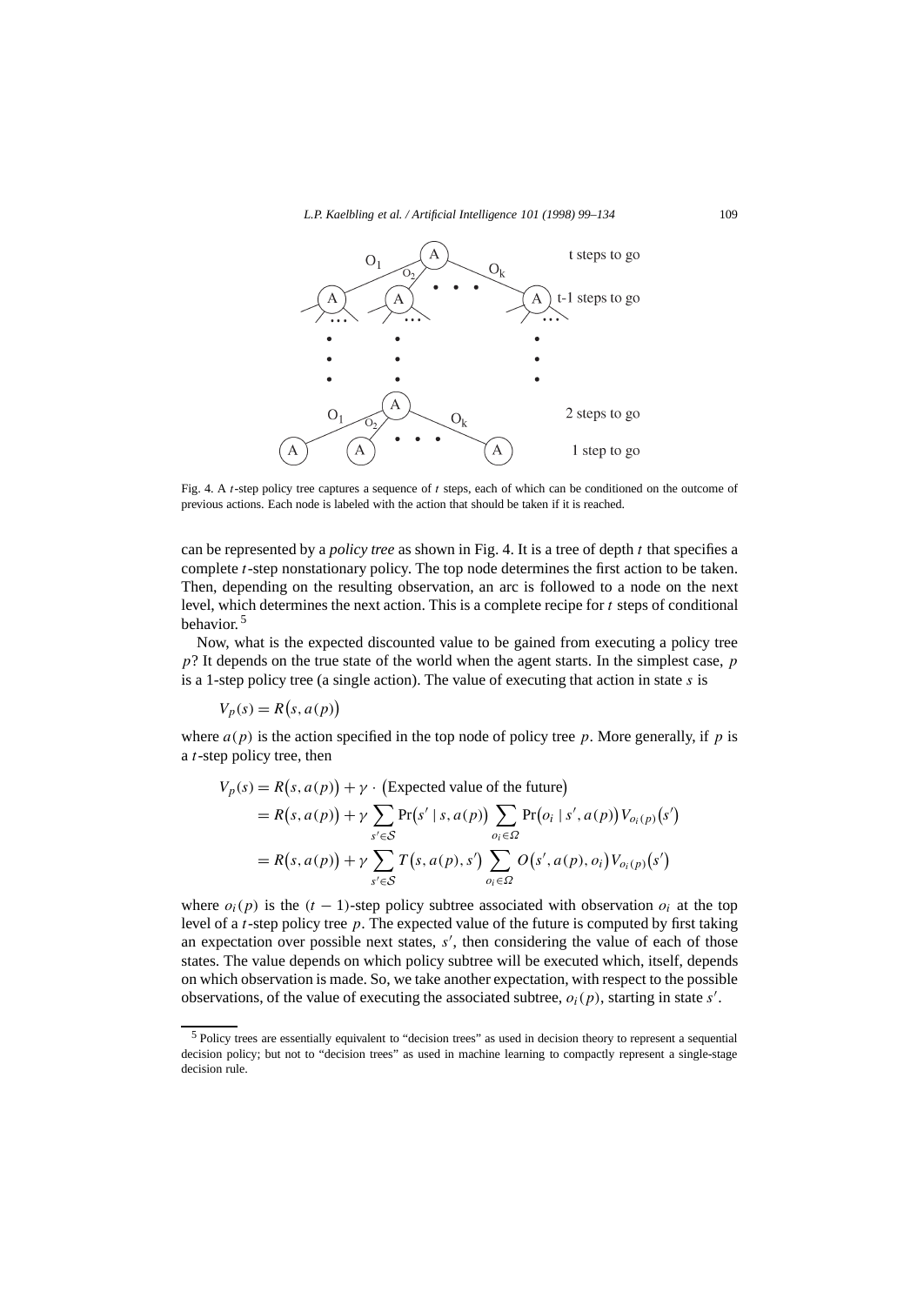Because the agent will never know the exact state of the world, it must be able to determine the value of executing a policy tree *p* from some belief state *b*. This is just an expectation over world states of executing *p* in each state:

$$
V_p(b) = \sum_{s \in \mathcal{S}} b(s) V_p(s).
$$

It will be useful, in the following exposition, to express this more compactly. If we let  $\alpha_p = \langle V_p(s_1), \ldots, V_p(s_n) \rangle$ , then  $V_p(b) = b \cdot \alpha_p$ .

Now we have the value of executing the policy tree *p* in every possible belief state. To construct an optimal *t*-step nonstationary policy, however, it will generally be necessary to execute different policy trees from different initial belief states. Let  $P$  be the finite set of all *t*-step policy trees. Then

$$
V_t(b) = \max_{p \in \mathcal{P}} b \cdot \alpha_p.
$$

That is, the optimal *t*-step value of starting in belief state *b* is the value of executing the best policy tree in that belief state.

This definition of the value function leads us to some important geometric insights into its form. Each policy tree  $p$  induces a value function  $V_p$  that is linear in  $b$ , and  $V_t$  is the upper surface of this collection of functions. So,  $V_t$  is piecewise-linear and convex. Fig. 5 illustrates this property. Consider a world with only two states. In such a world, a belief state consists of a vector of two nonnegative numbers,  $\langle b(s_1), b(s_2) \rangle$ , that sum to 1. Because of this constraint, a single number is sufficient to describe the belief state. The value function associated with a policy tree  $p_1$ ,  $V_{p_1}$ , is a linear function of  $b(s_1)$  and is shown in the figure as a line. The value functions of other policy trees are similarly represented. Finally,  $V_t$  is the maximum of all the  $V_{p_i}$  at each point in the belief space, giving us the upper surface, which is drawn in the figure with a bold line.

When there are three world states, a belief state is determined by two values (again because of the *simplex constraint*, which requires the individual values to be nonnegative and sum to 1). The belief space can be seen as the triangle in two-space with vertices *(*0*,* 0*)*, *(*1*,* 0*)*, and *(*0*,* 1*)*. The value function associated with a single policy tree is a plane in three



Fig. 5. The optimal *t*-step value function is the upper surface of the value functions associated with all *t*-step policy trees.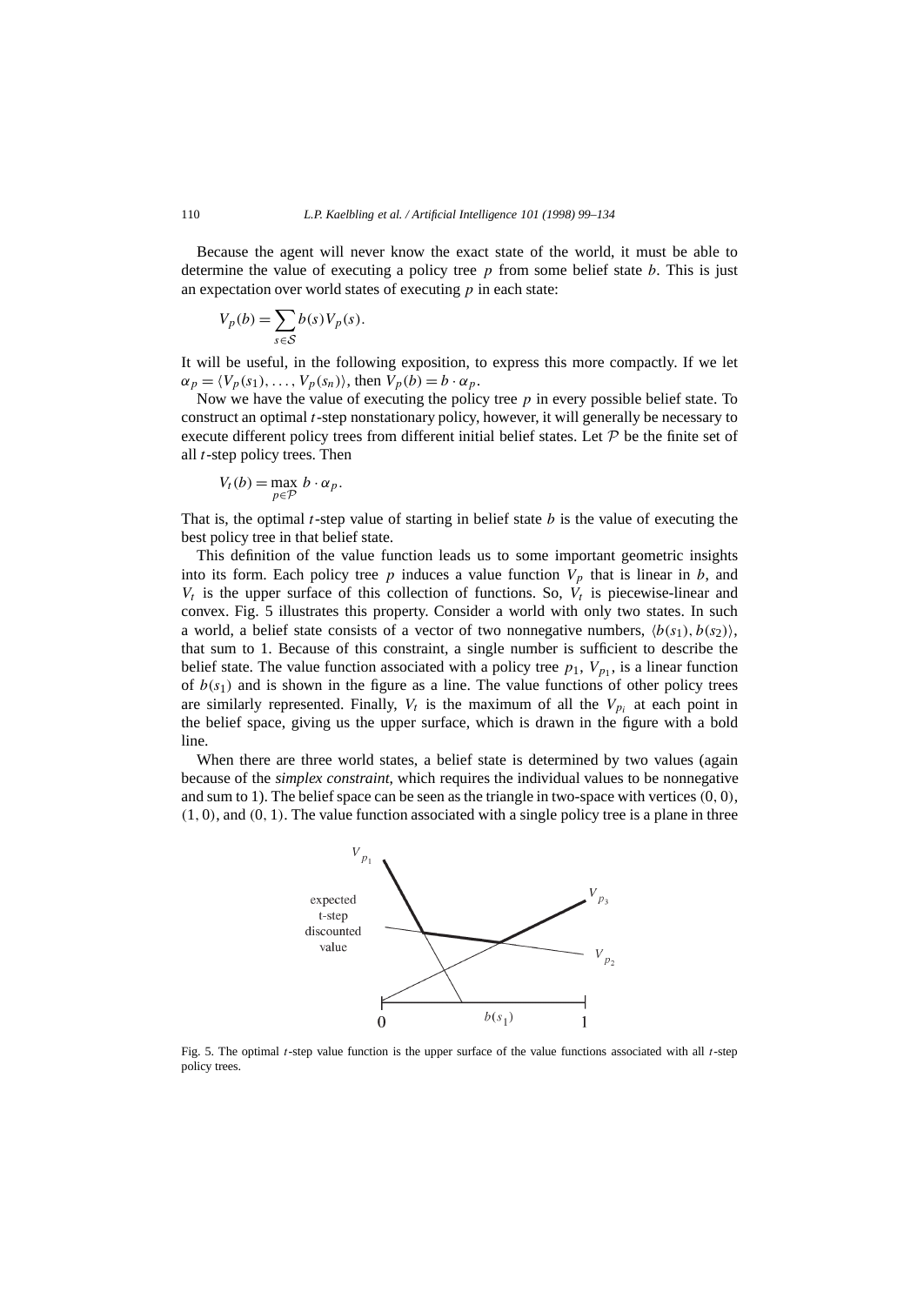space, and the optimal value function is a bowl shape that is composed of planar facets; a typical example is shown in Fig. 6, but it is possible for the "bowl" to be tipped on its side or to degenerate to a single plane. This general pattern repeats itself in higher dimensions, but becomes difficult to contemplate and even harder to draw!

The convexity of the optimal value function makes intuitive sense when we think about the value of belief states. States that are in the "middle" of the belief space have high entropy—the agent is very uncertain about the real underlying state of the world. In such belief states, the agent cannot select actions very appropriately and so tends to gain less long-term reward. In low-entropy belief states, which are near the corners of the simplex, the agent can take actions more likely to be appropriate for the current state of the world and, so, gain more reward. This has some connection to the notion of "value of information," [25] where an agent can incur a cost to move it from a high-entropy to a low-entropy state; this is only worthwhile when the value of the information (the difference in value between the two states) exceeds the cost of gaining the information.

Given a piecewise-linear convex value function and the *t*-step policy trees from which it was derived, it is straightforward to determine the optimal situation-action mapping for execution on the *t*th step from the end. The optimal value function can be projected back down onto the belief space, yielding a partition into polyhedral regions. Within each region, there is some single policy tree *p* such that  $b \cdot \alpha_p$  is maximal over the entire region. The optimal action for each belief state in this region is  $a(p)$ , the action in the root node of policy tree  $p$ ; furthermore, the entire policy tree  $p$  can be executed from this point by conditioning the choice of further actions directly on observations, without updating the



Fig. 6. A value function in three dimensions is made up of the upper surface of a set of planes.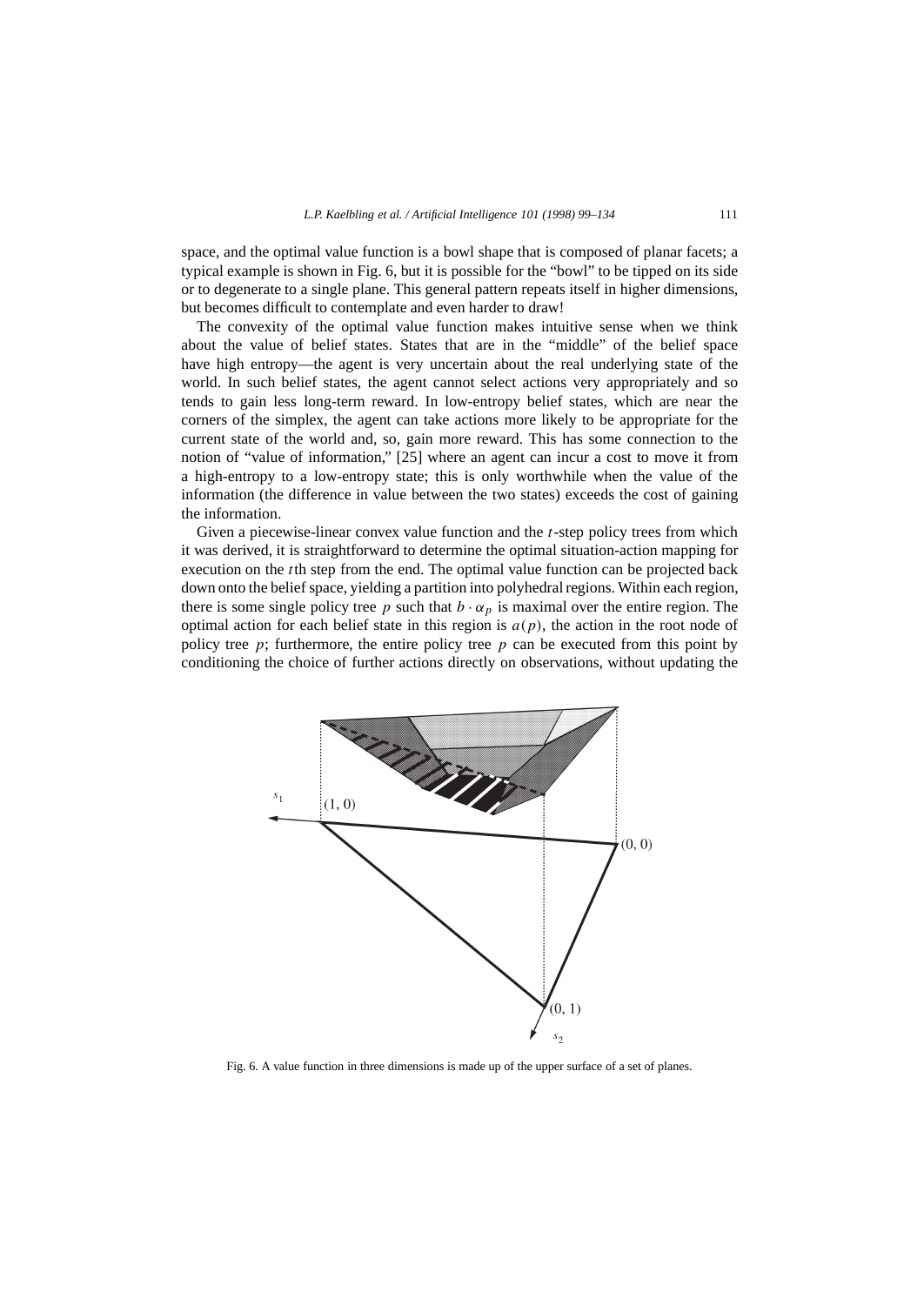

Fig. 7. The optimal *t*-step situation-action mapping is determined by projecting the optimal value function back down onto the belief space.

belief state (though this is not necessarily an efficient way to represent a complex policy). Fig. 7 shows the projection of the optimal value function down into a policy partition in the two-dimensional example introduced in Fig. 5; over each of the intervals illustrated, a single policy tree can be executed to maximize expected reward.

# *4.2. Value functions as sets of vectors*

It is possible, in principle, that every possible policy tree might represent the optimal strategy at some point in the belief space and, hence, that each would contribute to the computation of the optimal value function. Luckily, however, this seems rarely to be the case. There are generally many policy trees whose value functions are totally dominated by or tied with value functions associated with other policy trees. Fig. 8 shows a situation in which the value function associated with policy tree  $p_d$  is completely dominated by (everywhere less than or equal to) the value function for policy tree  $p<sub>b</sub>$ . The situation with the value function for policy tree  $p_c$  is somewhat more complicated; although it is not completely dominated by any single value function, it *is* completely dominated by *pa* and  $p<sub>b</sub>$  taken together.

Given a set of policy trees,  $\tilde{V}$ , it is possible to define a unique <sup>6</sup> minimal subset  $V$  that represents the same value function. We will call this a *parsimonious* representation of the value function, and say that a policy tree is *useful* if it is a component of the parsimonious representation of the value function.

Given a vector,  $\alpha$ , and a set of vectors  $\mathcal{V}$ , we define  $\mathcal{R}(\alpha, \mathcal{V})$  to be the region of belief space over which  $\alpha$  dominates; that is,

 $\mathcal{R}(\alpha, \mathcal{V}) = \{b \mid b \cdot \alpha > b \cdot \tilde{\alpha}, \text{ for all } \tilde{\alpha} \in \mathcal{V} - \alpha \text{ and } b \in \mathcal{B}\}.$ 

It is relatively easy, using a linear program, to find a point in  $\mathcal{R}(\alpha, V)$  if one exists, or to determine that the region is empty [9].

The simplest pruning strategy, proposed by Sondik [42,58], is to test  $\mathcal{R}(\alpha,\tilde{\mathcal{V}})$  for every *α* in  $\tilde{V}$  and remove those *α* that are nowhere dominant. A much more efficient pruning

<sup>6</sup> We assume here that two policy trees with the same value function are identical.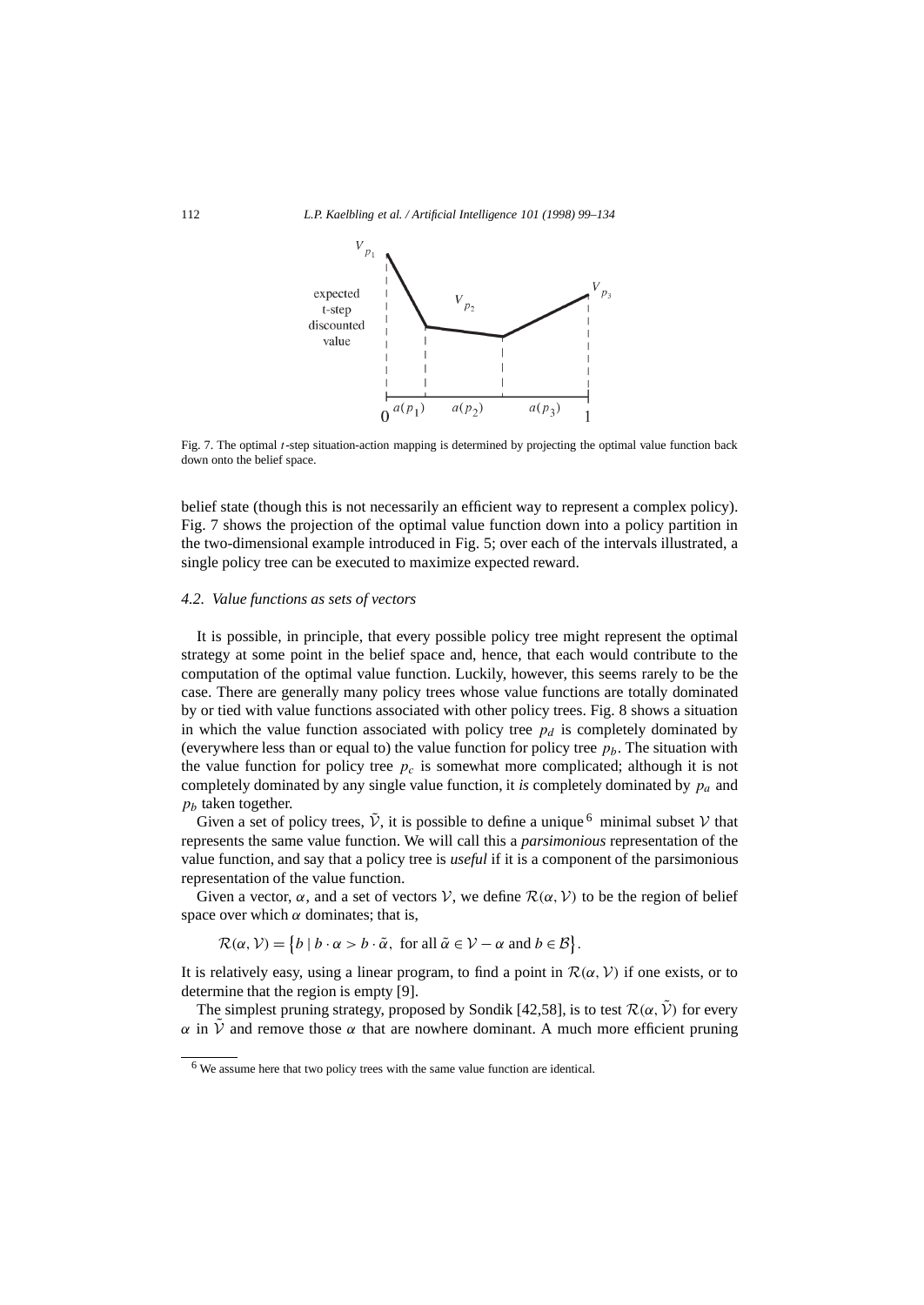

Fig. 8. Some policy trees may be totally dominated by others and can be ignored.

method was proposed by Lark and White [64] and is described in detail by Littman [35] and by Cassandra [9]. Because it has many subtle technical details, it is not described here.

# *4.3. One step of value iteration*

The value function for a POMDP can be computed using value iteration, with the same basic structure as for the discrete MDP case. The new problem, then, is how to compute a parsimonious representation of  $V_t$  from a parsimonious representation of  $V_{t-1}$ .

One of the simplest algorithms for solving this problem [42,58], which we call exhaustive enumeration, works by constructing a large representation of  $V_t$ , then pruning it. We let  $V$  stand for a set of policy trees, though for each tree we need only actually store the top-level action and the vector of values,  $\alpha$ . The idea behind this algorithm is the following:  $V_{t-1}$ , the set of useful  $(t-1)$ -step policy trees, can be used to construct a superset  $V_t^+$  of the useful *t*-step policy trees. A *t*-step policy tree is composed of a root node with an associated action *a* and  $|\Omega|$  subtrees, each a  $(t - 1)$ -step policy tree. We propose to restrict our choice of subtrees to those  $(t-1)$ -step policy trees that were useful. For any belief state and any choice of policy subtree, there is always a useful subtree that is at least as good at that state; there is never any reason to include a nonuseful policy subtree.

The time complexity of a single iteration of this algorithm can be divided into two parts: generation and pruning. There are  $|\mathcal{A}||\mathcal{V}_{t-1}|^{|\Omega|}$  elements in  $\mathcal{V}_t^+$ : there are  $|\mathcal{A}|$  different ways to choose the action and all possible lists of length |*Ω*| may be chosen from the set  $V_{t-1}$  to form the subtrees. The value functions for the policy trees in  $V_t^+$  can be computed efficiently from those of the subtrees. Pruning requires one linear program for each element of the starting set of policy trees and does not add to the asymptotic complexity of the algorithm.

Although it keeps parsimonious representations of the value functions at each step, this algorithm still does more much work than may be necessary. Even if  $V_t$  is very small, it goes through the step of generating  $V_t^+$ , which always has size exponential in  $|\Omega|$ . In the next sections, we present the witness algorithm and some complexity analysis, and then briefly outline some other algorithms for this problem that attempt to be more efficient than the approach of exhaustively generating  $V_t^{\dagger}$ .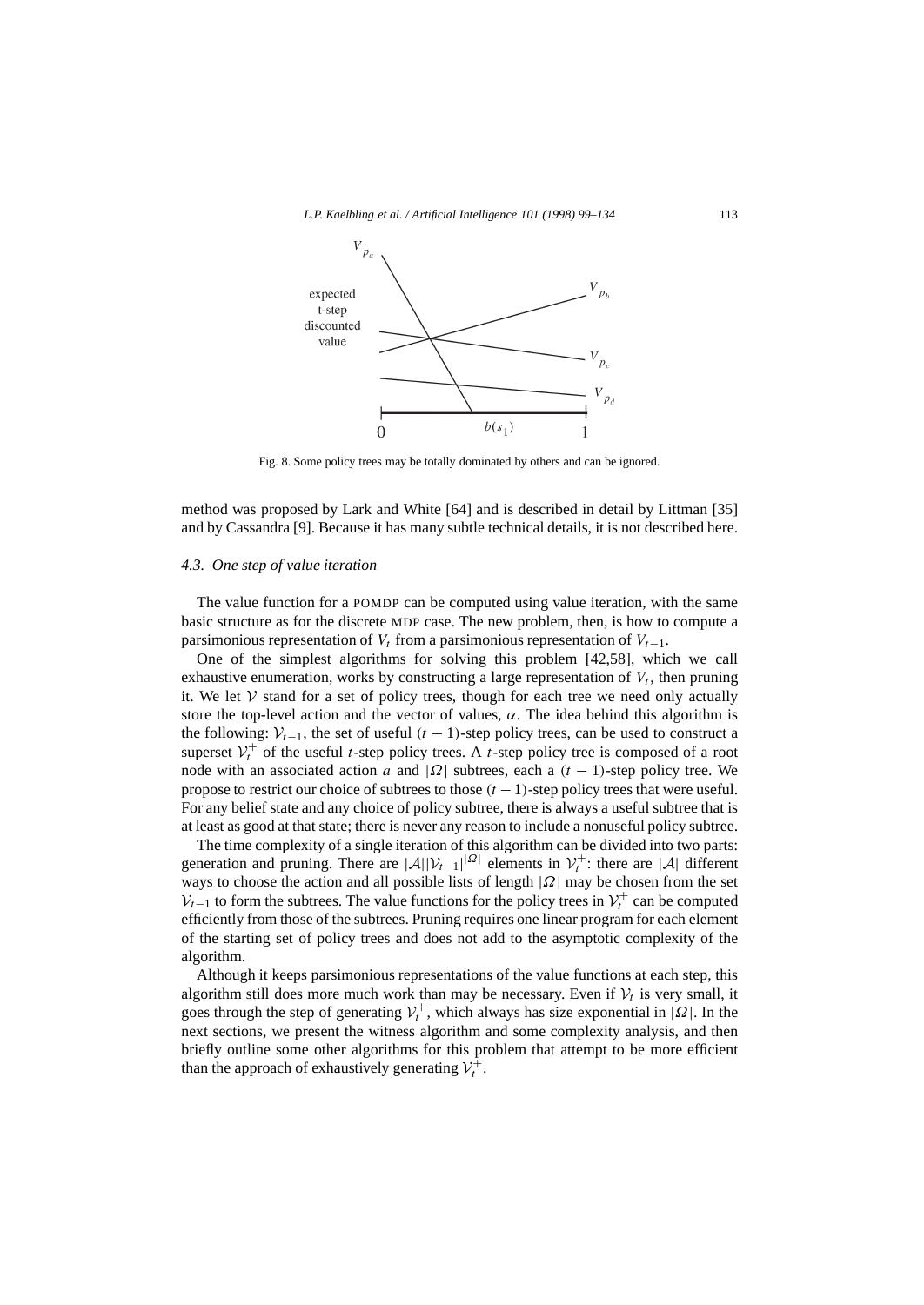# *4.4. The witness algorithm*

To improve the complexity of the value-iteration algorithm, we must avoid generating  $V_t^+$ ; instead, we would like to generate the elements of  $V_t$  directly. If we could do this, we might be able to reach a computation time per iteration that is polynomial in  $|S|$ ,  $|A|$ ,  $|Ω|$ , |V*t*−1|, and |V*t*|. Cheng [10] and Smallwood and Sondik [56] also try to avoid generating all of  $V_t^+$  by constructing  $V_t$  directly. However, their algorithms still have worst-case running times exponential in at least one of the problem parameters [34]. In fact, the existence of an algorithm that runs in time polynomial in  $|S|$ ,  $|A|$ ,  $|S|$ ,  $|\mathcal{V}_{t-1}|$ , and  $|\mathcal{V}_t|$  would settle the long-standing complexity-theoretic question "Does NP = RP?" in the affirmative [34], so we will pursue a slightly different approach.

Instead of computing  $V_t$  directly, we will compute, for each action *a*, a set  $Q_t^a$  of *t*-step policy trees that have action *a* at their root. We can compute  $V_t$  by taking the union of the  $Q_t^a$  sets for all actions and pruning as described in the previous section. The *witness* algorithm is a method for computing  $Q_t^a$  in time polynomial in  $|S|$ ,  $|A|$ ,  $|Ω|$ ,  $|V_{t-1}|$ , and  $|Q_t^a|$  (specifically, run time is polynomial in the size of the inputs, the outputs, and an important intermediate result). It is possible that the  $Q_t^a$  are exponentially larger than  $V_t$ , but this seems to be rarely the case in practice.

In what sense is the witness algorithm superior to previous algorithms for solving POMDPs, then? Experiments indicate that the witness algorithm is faster in practice over a wide range of problem sizes [34]. The primary complexity-theoretic difference is that the witness algorithm runs in polynomial time in the number of policy trees in  $Q_t^a$ . There are example problems that cause the other algorithms, although they never construct the  $Q_t^a$ 's directly, to run in time exponential in the number of policy trees in  $\mathcal{Q}_t^a$ . That means, if we restrict ourselves to problems in which  $|Q_t^a|$  is polynomial, that the running time of the witness algorithm is polynomial. It is worth noting, however, that it is possible to create families of POMDPs that Cheng's linear support algorithm (sketched in Section 4.5) can solve in polynomial time that take the witness exponential time to solve; they are problems in which S and  $V_t$  are very small and  $Q_t^a$  is exponentially larger for some action *a*.

From the definition of the state estimator SE and the *t*-step value function  $V_t(b)$ , we can express  $Q_t^a(b)$  (recall that this is the value of taking action *a* in belief state *b* and continuing optimally for  $t - 1$  steps) formally as

$$
Q_t^a(b) = \sum_{s \in S} b(s)R(s, a) + \gamma \sum_{o \in \Omega} \Pr(o \mid a, b) V_{t-1}(b'_o)
$$

where  $b'_{\alpha}$  is the belief state resulting from taking action *a* and observing *o* from belief state *b*; that is,  $b' = SE(b, a, o)$ . Since *V* is the value of the best action, we have  $V_t(b) = \max_a Q_t^a(b).$ 

Using arguments similar to those in Section 4.1, we can show that these *Q*-functions are piecewise-linear and convex and can be represented by collections of policy trees. Let  $Q_t^a$  be the collection of policy trees that specify  $Q_t^a$ . Once again, we can define a unique minimal useful set of policy trees for each *Q* function. Note that the policy trees needed to represent the function  $V_t$  are a subset of the policy trees needed to represent all of the  $Q_t^d$ functions:  $V_t \subseteq \bigcup_a \mathcal{Q}_t^a$ . This is because maximizing over actions and then policy trees is the same as maximizing over the pooled sets of policy trees.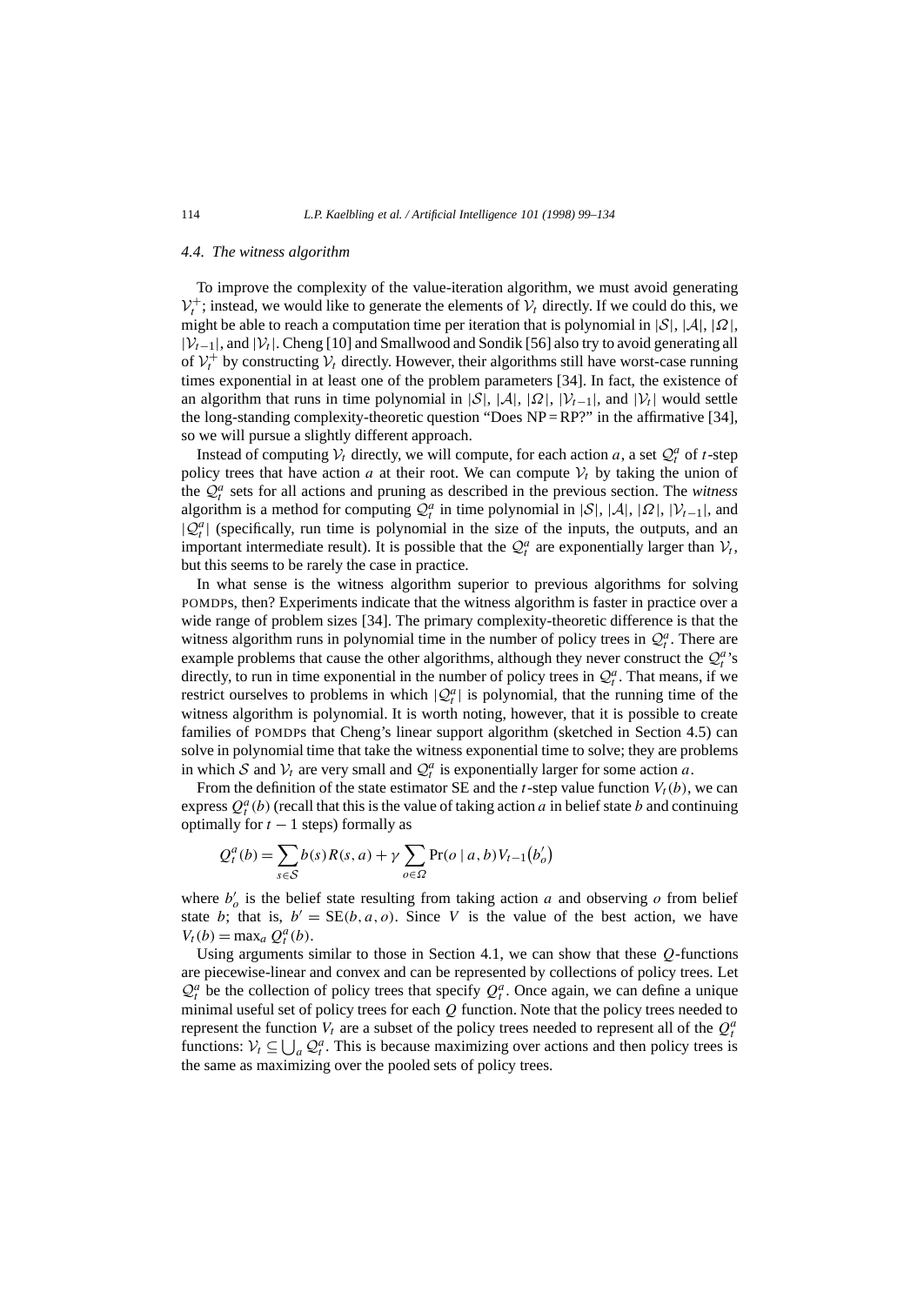**Algorithm 2.** Outer loop of the witness algorithm.

```
V_1 := \{ (0, 0, \ldots, 0) \}t := 1loop
       t := t + 1foreach a in A
               Q_t^a := \text{witness}(V_{t-1}, a)prune \bigcup_a \mathcal{Q}_t^a to get \mathcal{V}_tuntil \sup_b |V_t(b) - V_{t-1}(b)| < \varepsilon
```
The code in Algorithm 2 outlines our approach to solving POMDPs. The basic structure remains that of value iteration. At iteration  $t$ , the algorithm has a representation of the optimal *t*-step value function. Within the value-iteration loop, separate *Q*-functions for each action, represented by parsimonious sets of policy trees, are returned by calls to witness using the value function from the previous iteration. The union of these sets forms a representation of the optimal value function. Since there may be extraneous policy trees in the combined set, it is pruned to yield the useful set of  $t$ -step policy trees,  $V_t$ .

#### *4.4.1. Witness inner loop*

The basic structure of the witness algorithm is as follows. We would like to find a minimal set of policy trees for representing  $Q_t^a$  for each *a*. We consider the  $Q$ -functions one at a time. The set  $U_a$  of policy trees is initialized with a single policy tree, with action  $a$  at the root, that is the best for some arbitrary belief state (this is easy to do, as described in the following paragraph). At each iteration we ask: Is there some belief state *b* for which the true value  $Q_t^a(b)$ , computed by one-step lookahead using  $V_{t-1}$ , is different from the estimated value  $\widehat{Q}^a_t(b)$ , computed using the set  $U_a$ ? We call such a belief state a *witness* because it can, in a sense, testify to the fact that the set  $U_a$  is not yet a perfect representation of  $Q_t^a(b)$ . Note that for all  $b$ ,  $\widehat{Q}_t^a(b) \leq Q_t^a(b)$ ; the approximation is always an underestimate of the true value function.

Once a witness is identified, we find the policy tree with action *a* at the root that will yield the best value at that belief state. To construct this tree, we must find, for each observation  $o$ , the  $(t - 1)$ -step policy tree that should be executed if observation  $o$  is made after executing action *a*. If this happens, the agent will be in belief state  $b' = SE(b, a, o)$ , from which it should execute the  $(t-1)$ -step policy tree  $p_0 \in V_{t-1}$  that maximizes  $V_{p_0}(b')$ . The tree  $p$  is built with subtrees  $p<sub>o</sub>$  for each observation  $o$ . We add the new policy tree to *Ua* to improve the approximation. This process continues until we can prove that no more witness points exist and therefore that the current *Q*-function is perfect.

#### *4.4.2. Identifying a witness*

To find witness points, we must be able to construct and evaluate alternative policy trees. If *p* is a *t*-step policy tree,  $o_i$  an observation, and  $p'$  a  $(t - 1)$ -step policy tree, then we define  $p_{\text{new}}$  as a *t*-step policy tree that agrees with  $p$  in its action and all its subtrees except for observation  $o_i$ , for which  $o_i(p_{new}) = p'$ . Fig. 9 illustrates the relationship between *p* and *p*new.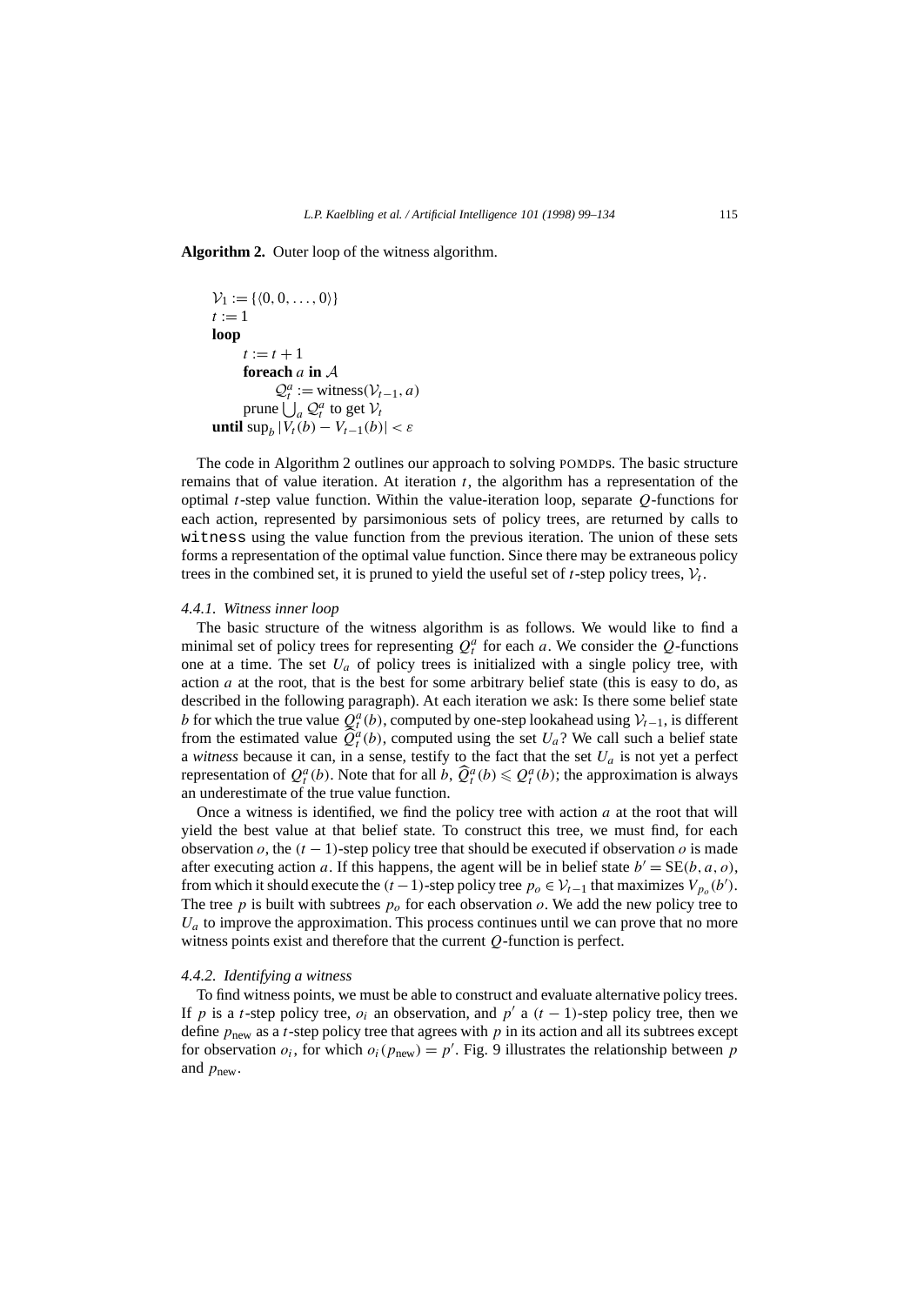

Fig. 9. A new policy tree can be constructed by replacing one of its subtrees.

Now we can state the *witness theorem* [34]: The true  $Q$ -function,  $Q_t^a$ , differs from the approximate *Q*-function,  $\widehat{Q}_t^a$ , if and only if there is some  $p \in U_a$ ,  $o \in \Omega$ , and  $p' \in V_{t-1}$ for which there is some *b* such that

$$
V_{p_{\text{new}}}(b) > V_{\tilde{p}}(b),\tag{1}
$$

for all  $\tilde{p} \in U_a$ . That is, if there is a belief state, *b*, for which  $p_{\text{new}}$  is an improvement over all the policy trees we have found so far, then  $b$  is a witness. Conversely, if none of the trees can be improved by replacing a single subtree, there are no witness points. A proof of this theorem is included in Appendix A.

#### *4.4.3. Checking the witness condition*

The witness theorem requires us to search for a  $p \in U_a$ , an  $o \in \Omega$ , a  $p' \in V_{t-1}$  and a  $b \in \mathcal{B}$  such that condition (1) holds, or to guarantee that no such quadruple exists. Since  $U_a$ ,  $\Omega$ , and  $V_{t-1}$  are finite and (we hope) small, checking all combinations will not be too time consuming. However, for each combination, we need to search all the belief states to test condition (1). This we can do using linear programming.

For each combination of  $p$ ,  $o$  and  $p'$  we compute the policy tree  $p_{\text{new}}$ , as described above. For any belief state *b* and policy tree  $\tilde{p} \in U_a$ ,  $V_{p_{\text{new}}}(b) - V_{\tilde{p}}(b)$  gives the advantage of following policy tree  $p_{\text{new}}$  instead of  $\tilde{p}$  starting from *b*. We would like to find a *b* that maximizes the advantage over all policy trees  $\tilde{p}$  the algorithm has found so far.

The linear program in Algorithm 3 solves exactly this problem. The variable *δ* is the minimum amount of improvement of  $p_{\text{new}}$  over any policy tree in  $U_a$  at *b*. It has a set of constraints that restrict *δ* to be a bound on the difference and a set of simplex constraints that force *b* to be a well-formed belief state. It then seeks to maximize the advantage of *p*<sub>new</sub> over all  $\tilde{p} \in U_a$ . Since the constraints are all linear, this can be accomplished by linear programming. The total size of the linear program is one variable for each component of the belief state and one representing the advantage, plus one constraint for each policy tree in *U*, one constraint for each state, and one constraint to ensure that the belief state sums to one.<sup>7</sup>

<sup>&</sup>lt;sup>7</sup> In many linear-programming packages, all variables have implicit nonnegativity constraints, so the  $b(s) \geq 0$ constraints are not needed.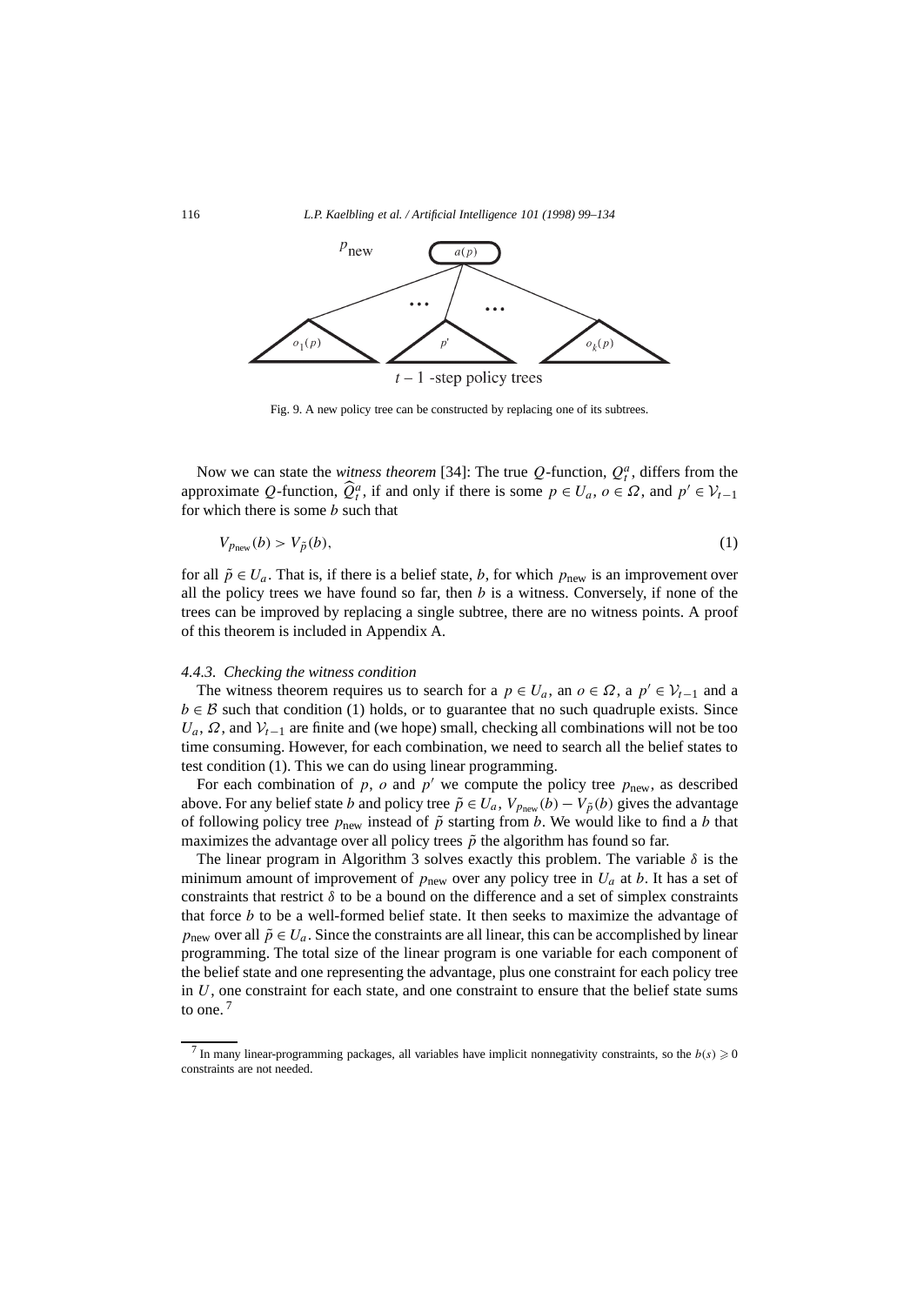If the linear program finds that the biggest advantage is not positive, that is, that  $\delta \leq 0$ , then  $p_{new}$  is not an improvement over all  $\tilde{p}$  trees. Otherwise, it is and *b* is a witness point.

**Algorithm 3.** The linear program used to find witness points.

```
Inputs:
      Ua, pnew
Variables:
      δ, b(s) for each s ∈ S
Maximize: δ
Improvement constraints:
     For each \tilde{p} in U_a: V_{p_{new}}(b) - V_{\tilde{p}}(b) \ge \deltaSimplex constraints:
      For each s \in S: b(s) \ge 0\sum_{s \in \mathcal{S}} b(s) = 1
```
#### *4.4.4. A single step of value iteration*

The complete value-iteration step starts with an agenda containing any single useful policy tree and with *Ua* empty. It takes a policy tree off the top of the agenda and uses it as *p*new in the linear program of Algorithm 3 to determine whether it is an improvement over the policy trees in *Ua*. If a witness point is discovered, the best policy tree for that point is calculated and added to *Ua* and all policy trees that differ from the current policy tree in a single subtree are added to the agenda. If no witness points are discovered, then that policy tree is removed from the agenda. When the agenda is empty, the algorithm terminates.

Since we know that no more than  $Q_t^a$  witness points are discovered (each adds a tree to the set of useful policy trees), only  $|\mathcal{V}_{t-1}||\Omega|||\mathcal{Q}_t^a|$  trees can ever be added to the agenda (in addition to the one tree in the initial agenda). Each linear program solved has  $|S|$  variables and no more than  $1 + |\mathcal{S}| + |\mathcal{Q}^a_t|$  constraints. Each of these linear programs either removes a policy tree from the agenda (this happens at most  $1 + (|\mathcal{V}_{t-1}| - 1)|\Omega||\mathcal{Q}_t^a|$  times) or a witness point is discovered (this happens at most  $|Q_t^a|$  times).

These facts imply that the running time of a single pass of value iteration using the witness algorithm is bounded by a polynomial in the size of the state space  $(|\mathcal{S}|)$ , the size of the action space  $(|A|)$ , the number of policy trees in the representation of the previous iteration's value function ( $|V_{t-1}|$ ), the number of observations ( $|Ω|$ ), and the number of policy trees in the representation of the current iteration's Q-functions ( $\sum_a |Q_i^a|$ ). Note that we must assume that the number of bits of precision used in specifying the model is polynomial in these quantities since the polynomial running time of linear programming is expressed as a function of the input precision [54].

# *4.5. Alternative approaches*

The witness algorithm is by no means the only exact algorithm for solving finitehorizon POMDPs. The first such algorithm was described by Sondik [56,58]. The one-pass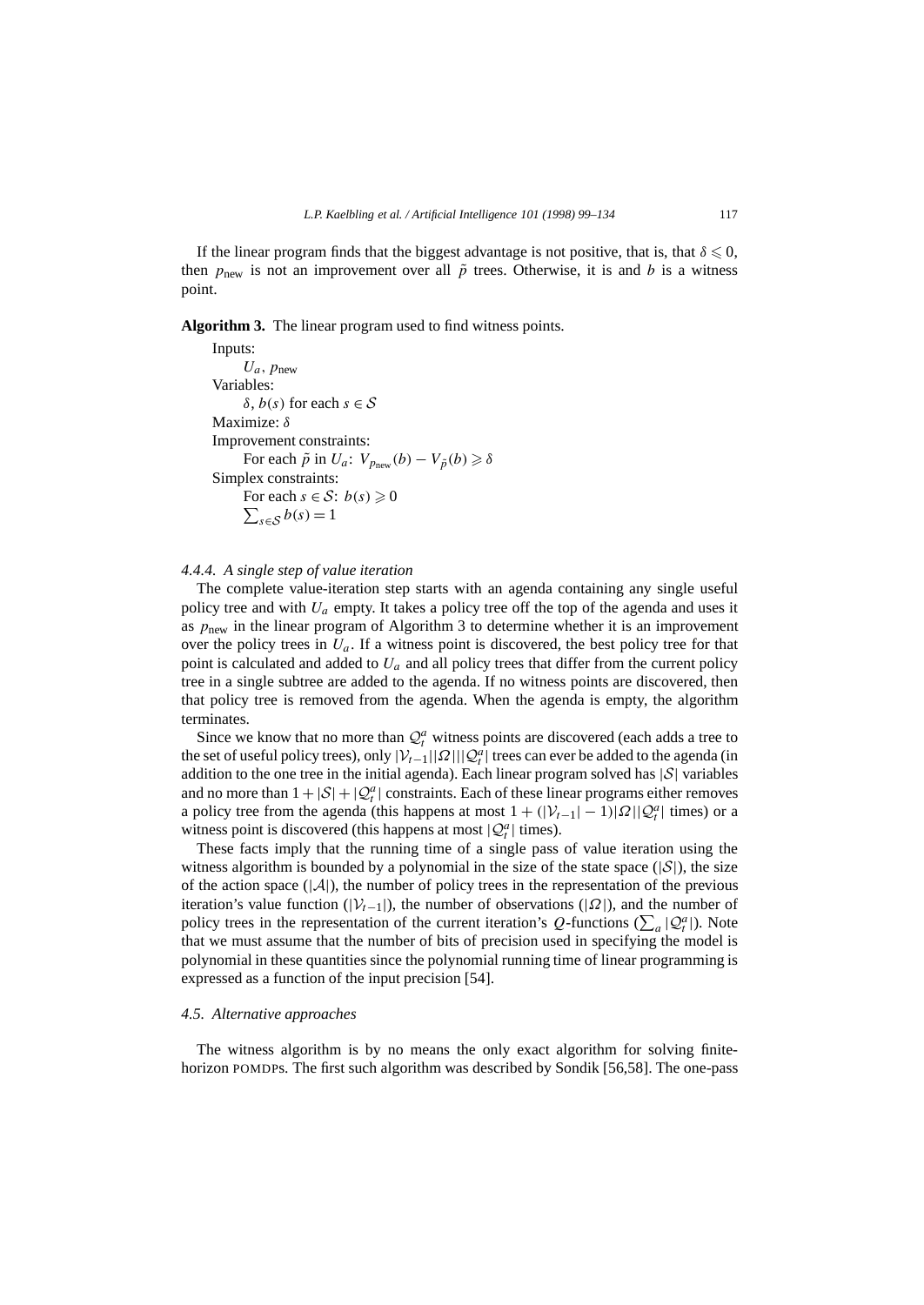algorithm works by identifying linear regions of the value function one at a time. For each one, it creates a set of constraints that form the border of the true region, then searches those borders to determine whether another region exists beyond the border. Although the algorithm is sophisticated and, in principle, avoids exhaustively enumerating the set of possibly useful policy trees at each iteration, it appears to run more slowly than the simpler enumeration methods in practice, at least for problems with small state spaces [10].

In the process of motivating the one-pass algorithm, Sondik [58] applies the same ideas to finding *Q*-functions instead of the complete value function. The resulting algorithm might be called the two-pass algorithm [9], and its form is much like the witness algorithm because it first constructs each separate *Q*-function, then combines the *Q*-functions together to create the optimal value function. Although it appears that the algorithm attracted no attention and was never implemented in over 25 years after the completion of Sondik's dissertation, it was recently implemented and found to be faster than any of the algorithms that predated the witness algorithm [9].

As pointed out in Section 4, value functions in belief space have a natural geometric interpretation. For small state spaces, algorithms that exploit this geometry are quite efficient [16]. An excellent example of this is Cheng's linear support algorithm [10]. This algorithm can be viewed as a variation of the witness algorithm in which witness points are sought at the corners of regions of the approximate value function defined by the algorithm's equivalent of the set *U*. In two dimensions, these corners can be found easily and efficiently; the linear support algorithm can be made to run in low-order polynomial time for problems with two states. In higher dimensions, more complex algorithms are needed and the number of corners is often exponential in the dimensionality. Thus, the geometric approaches are useful only in POMDPs with extremely small state spaces.

Zhang and Liu [67] describe the incremental-pruning algorithm, later generalized by Cassandra, Littman, and Zhang [7]. This algorithm is simple to implement and empirically faster than the witness algorithm, while sharing its good worst-case complexity in terms of  $\sum_a |Q^a_i|$ . The basic algorithm works like the exhaustive enumeration algorithm described in Section 4.3, but differs in that it repeatedly prunes out nonuseful policy trees during the generation procedure. As a result, compared to exhaustive enumeration, very few nonuseful policy trees are considered and the algorithm runs extremely quickly.

White and Scherer [65] propose an alternative approach in which the reward function is changed so that all of the algorithms discussed in this chapter will tend to run more efficiently. This technique has not yet been combined with the witness algorithm, and may provide some improvement.

# *4.6. The infinite horizon*

In the previous section, we showed that the optimal *t*-step value function is always piecewise-linear and convex. This is not necessarily true for the infinite-horizon discounted value function; it remains convex [63], but may have infinitely many facets. Still, the optimal infinite-horizon discounted value function can be approximated arbitrarily closely by a finite-horizon value function for a sufficiently long horizon [51,59].

The optimal infinite-horizon discounted value function can be approximated via value iteration, in which the series of *t*-step discounted value functions is computed; the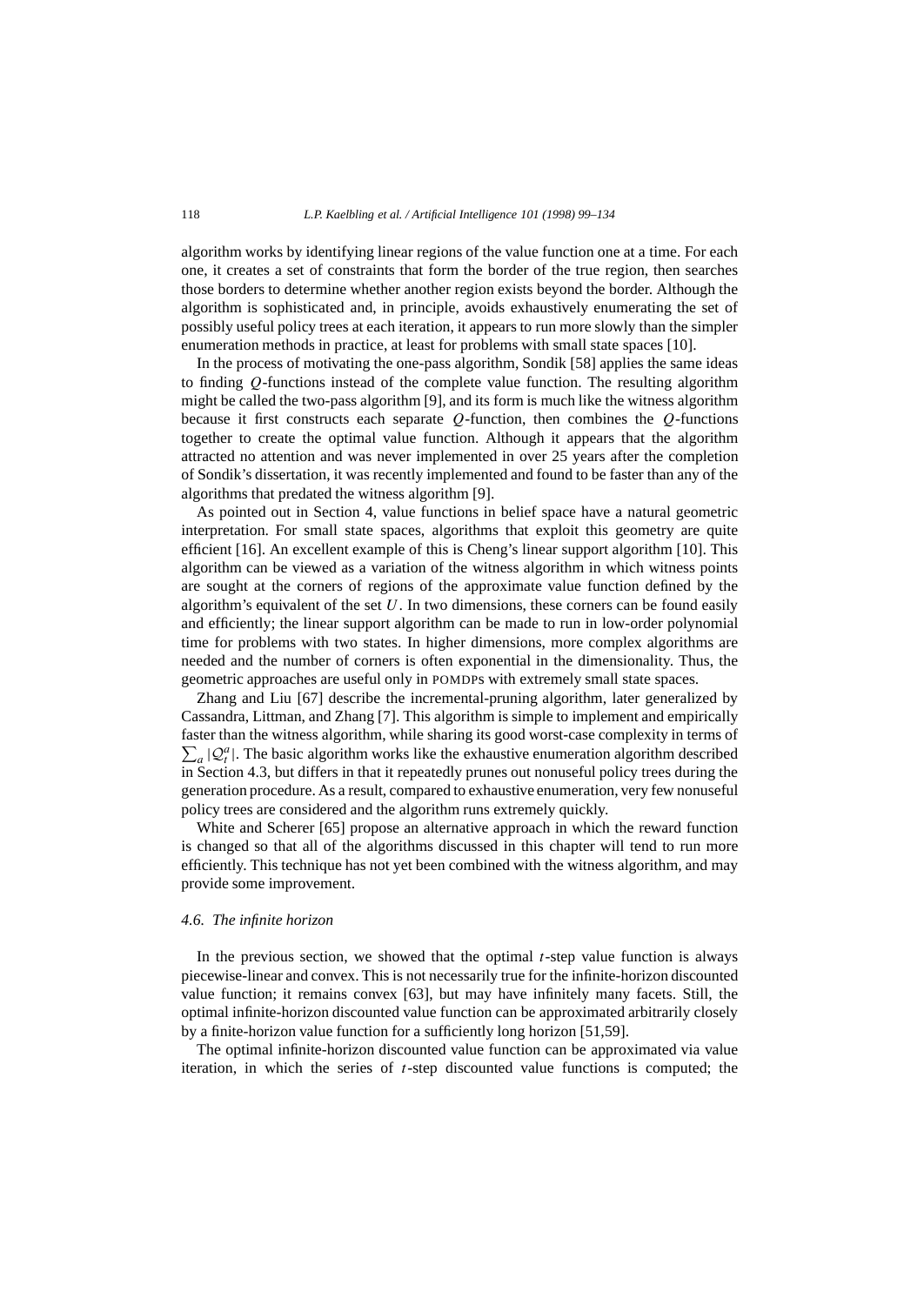iteration is stopped when the difference between two successive results is small, yielding an arbitrarily good piecewise-linear and convex approximation to the desired value function. From the approximate value function we can extract a stationary policy that is approximately optimal.

Sondik [59] and Hansen [23] have shown how to use algorithms like the witness algorithm that perform exact dynamic-programming backups in POMDPs in a policyiteration algorithm to find exact solutions to many infinite-horizon problems.

# **5. Understanding policies**

In this section we introduce a very simple example and use it to illustrate some properties of POMDP policies. Other examples are explored in an earlier paper [8].

# *5.1. The tiger problem*

Imagine an agent standing in front of two closed doors. Behind one of the doors is a tiger and behind the other is a large reward. If the agent opens the door with the tiger, then a large penalty is received (presumably in the form of some amount of bodily injury). Instead of opening one of the two doors, the agent can listen, in order to gain some information about the location of the tiger. Unfortunately, listening is not free; in addition, it is also not entirely accurate. There is a chance that the agent will hear a tiger behind the left-hand door when the tiger is really behind the right-hand door, and vice versa.

We refer to the state of the world when the tiger is on the left as  $s_l$  and when it is on the right as *sr*. The actions are LEFT, RIGHT, and LISTEN. The reward for opening the correct door is  $+10$  and the penalty for choosing the door with the tiger behind it is  $-100$ . The cost of listening is −1. There are only two possible observations: to hear the tiger on the left (TL) or to hear the tiger on the right (TR). Immediately after the agent opens a door and receives a reward or penalty, the problem resets, randomly relocating the tiger behind one of the two doors.

The transition and observation models can be described in detail as follows. The LISTEN action does not change the state of the world. The LEFT and RIGHT actions cause a transition to world state  $s_l$  with probability 0.5 and to state  $s_r$  with probability 0.5 (essentially resetting the problem). When the world is in state  $s_l$ , the LISTEN action results in observation TL with probability 0.85 and the observation TR with probability 0.15; conversely for world state *sr*. No matter what state the world is in, the LEFT and RIGHT actions result in either observation with probability 0.5.

#### *5.2. Finite-horizon policies*

The optimal undiscounted finite-horizon policies for the tiger problem are rather striking in the richness of their structure. Let us begin with the situation-action mapping for the time step  $t = 1$ , when the agent only gets to make a single decision. If the agent believes with high probability that the tiger is on the left, then the best action is to open the right door; if it believes that the tiger is on the right, the best action is to open the left door.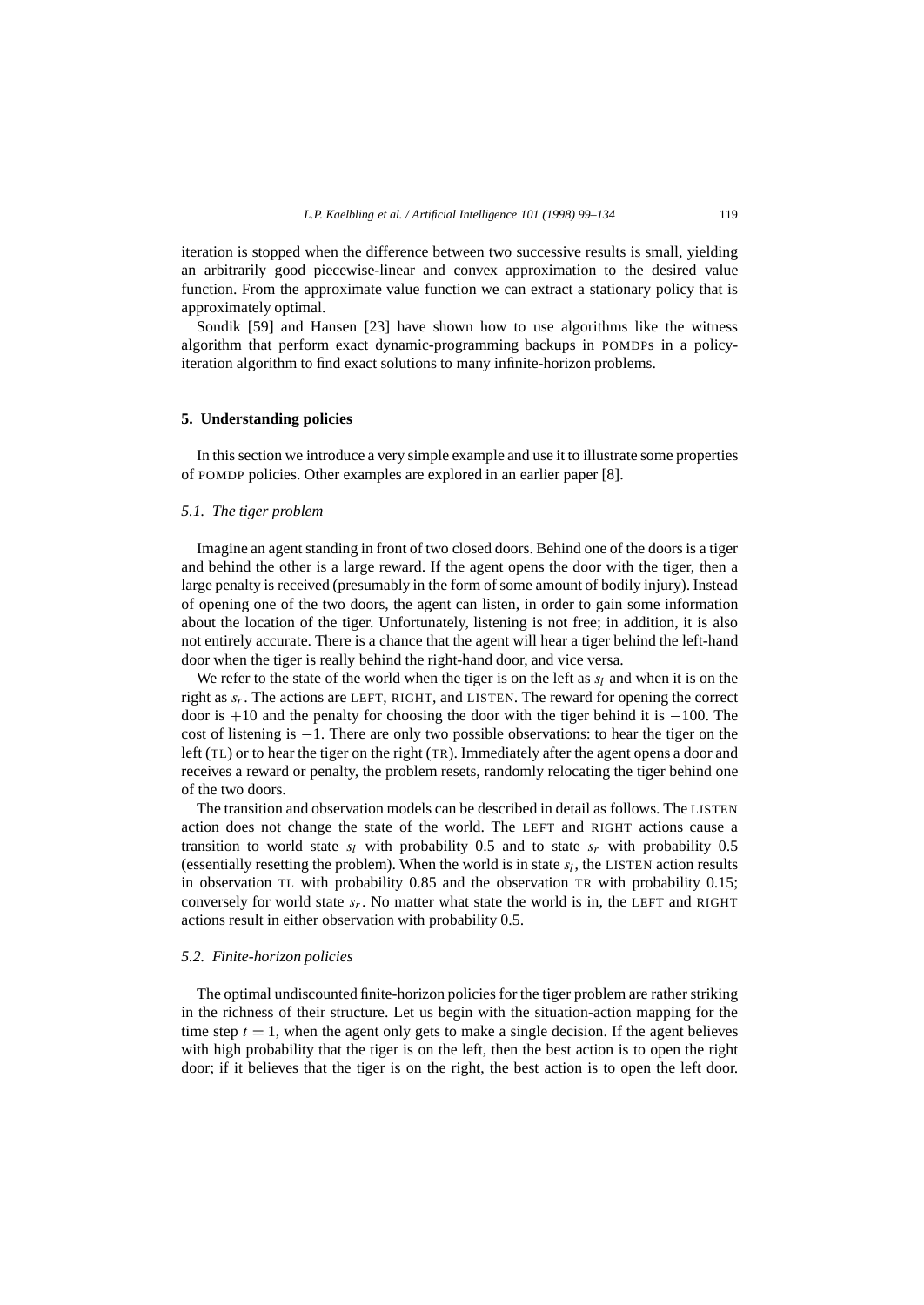

Fig. 10. The optimal situation-action mapping for  $t = 1$  for the tiger problem shows that each of the three actions is optimal for *some* belief state.

But what if the agent is highly uncertain about the tiger's location? The best thing to do is listen. Guessing incorrectly will incur a penalty of  $-100$ , whereas guessing correctly will yield a reward of  $+10$ . When the agent's belief has no bias either way, it will guess wrong as often as it guesses right, so its expected reward for opening a door will be  $(-100 + 10)/2 = -45$ . Listening always has value  $-1$ , which is greater than the value of opening a door at random. Fig. 10 shows the optimal 1-step nonstationary policy. Each of the policy trees is shown as a node; below each node is the belief interval  $8$  over which the policy tree dominates; inside each node is the action at the root of the policy tree.

We now move to the case in which the agent can act for two time steps. The optimal 2-step nonstationary policy begins with the situation-action mapping for  $t = 2$  shown in Fig. 11. This situation-action mapping has a surprising property: it never chooses to act, only to listen. Why? Because if the agent were to open one of the doors at  $t = 2$ , then, on the next step, the tiger would be randomly placed behind one of the doors and the agent's belief state would be reset to *(*0*.*5*,* 0*.*5*)*. So after opening a door, the agent would be left with no information about the tiger's location and with one action remaining. We just saw that with one step to go and  $b = (0.5, 0.5)$  the best thing to do is listen. Therefore, if the agent opens a door when  $t = 2$ , it will listen on the last step. It is a better strategy to listen when  $t = 2$  in order to make a more informed decision on the last step.

Another interesting property of the 2-step nonstationary policy is that there are multiple policy trees with the same action at the root. This implies that the value function is not linear, but is made up of five linear regions. The belief states within a single region are similar in that when they are transformed, via  $SE(b, a, o)$ , the resulting belief states will all lie in the same belief region defined by the situation-action mapping for  $t = 1$ . In other words, every single belief state in a particular region *r* of the situation-action mapping for  $t = 2$ , will, for the same action and observation, be transformed to a belief state that lies in some region  $r'$  of the situation-action mapping for  $t = 1$ . This relationship is shown in Fig. 12.

The optimal nonstationary policy for  $t = 3$  also consists solely of policy trees with the listen action at their roots. If the agent starts from the uniform belief state,  $b = (0.5, 0.5)$ , listening once does not change the belief state enough to make the expected value of opening a door greater than that of listening. The argument for this parallels that for the  $t = 2$  case.

<sup>&</sup>lt;sup>8</sup> The belief interval is specified in terms of  $b(s_l)$  only since  $b(s_r) = 1 - b(s_l)$ .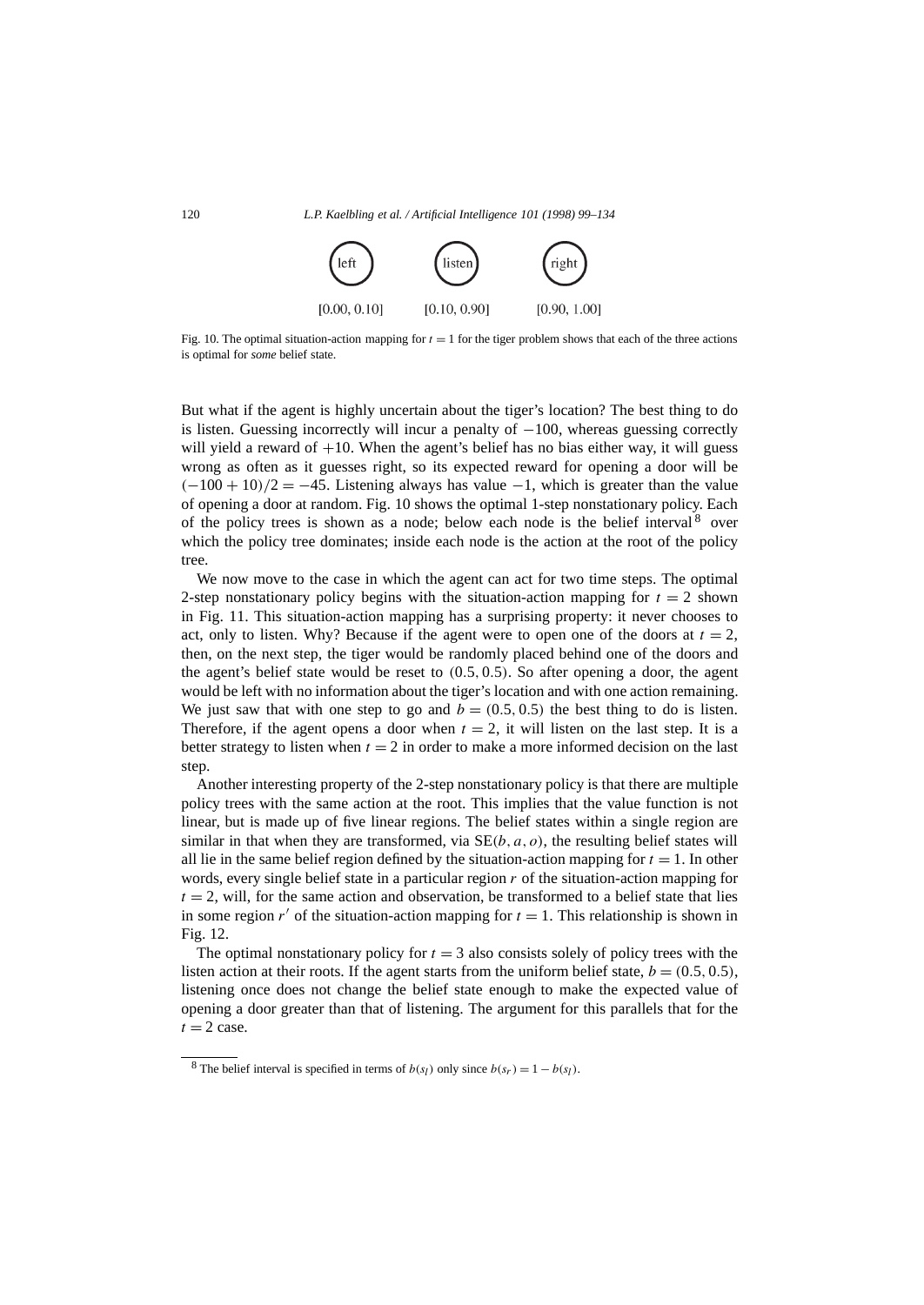

Fig. 11. The optimal situation-action mapping for  $t = 2$  in the tiger problem consists only of the LISTEN action.



Fig. 12. The optimal nonstationary policy for  $t = 2$  illustrates belief state transformations from  $t = 2$  to  $t = 1$ . It consists of five separate policy trees.

This argument for listening in the first steps no longer applies after  $t = 3$ ; the optimal situation-action mappings for  $t > 3$  all choose to open a door for some belief states. Fig. 13 shows the structure that emerges in the optimal nonstationary policy for  $t = 4$ . Notice that for  $t = 3$  there are two nodes that do not have any incoming arcs from  $t = 4$ . This happens because there is no belief state at  $t = 4$  for which the optimal action and any resulting observation generates a new belief state that lies in either of the regions defined by the unused nodes at  $t = 3$ .

This graph can also be interpreted as a compact representation of all of the useful policy trees at every level. The forest of policy trees is transformed into a directed acyclic graph by collapsing all of the nodes that stand for the same policy tree into one.

# *5.3. Infinite-horizon policies*

When we include a discount factor to decrease the value of future rewards, the structure of the finite-horizon POMDP value function changes slightly. As the horizon  $t$  increases, the rewards received for the final few steps have decreasing influence on the situationaction mappings for earlier time steps and the value function begins to converge. In many discounted POMDP problems, the optimal situation-action mapping for large *t* looks much the same as the optimal situation-action mapping for  $t - 1$ . Fig. 14 shows a portion of the optimal nonstationary policy for the *discounted* finite-horizon version of the tiger problem for large values of *t*. Notice that the structure of the graph is exactly the same from one time to the next. The vectors for each of the nodes, which together define the value function, differ only after the fifteenth decimal place. This structure first appears at time step  $t = 56$ and remains constant through  $t = 105$ . When  $t = 105$ , the precision of the algorithm used to calculate the situation-action mappings can no longer discern any difference between the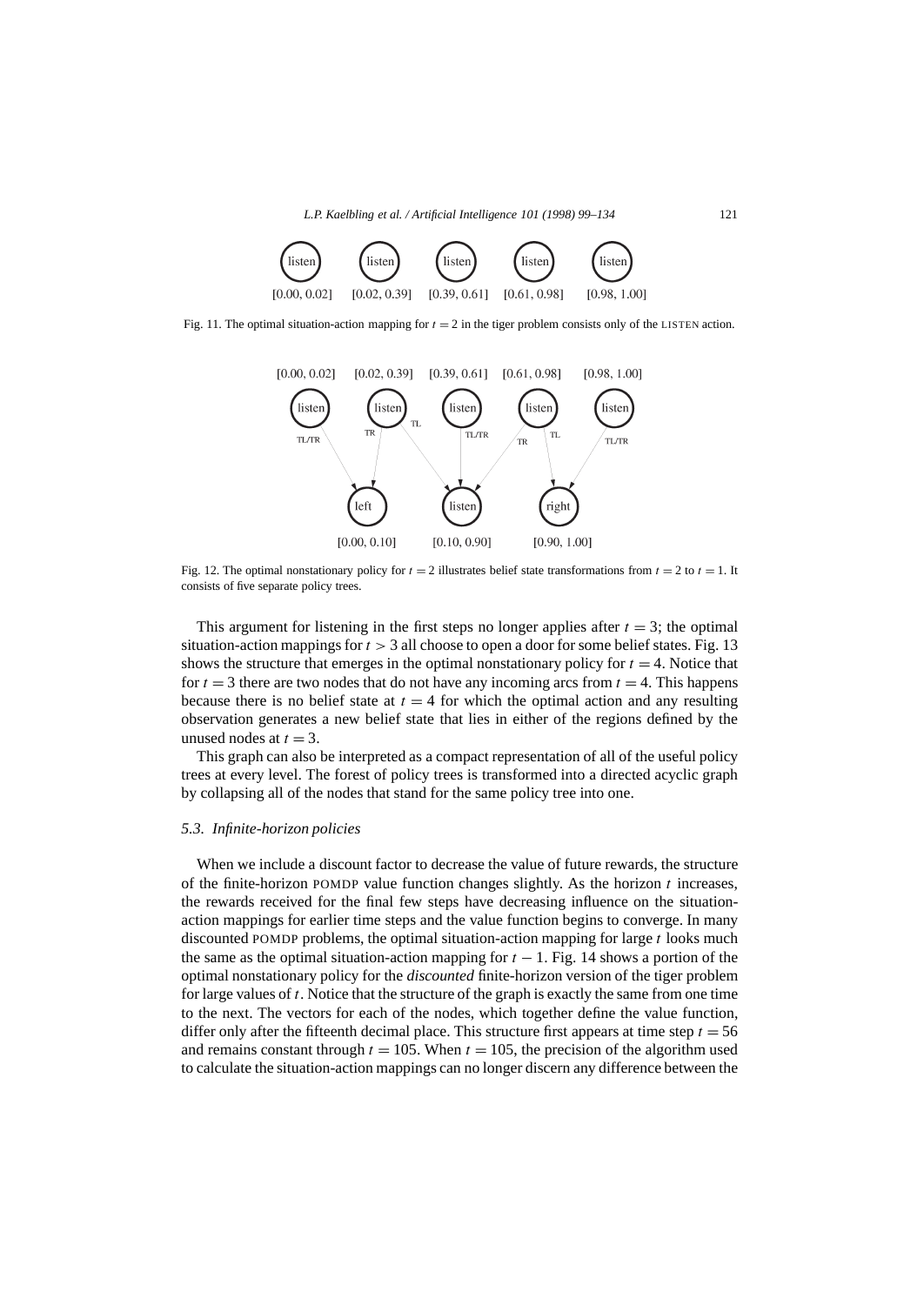

Fig. 13. The optimal nonstationary policy for  $t = 4$  has a rich structure.



Fig. 14. The optimal nonstationary policy for large *t* converges.

vectors' values for succeeding intervals. At this point, we have an approximately optimal value function for the infinite-horizon discounted problem.

This POMDP has the property that the optimal infinite-horizon value function has a finite number of linear segments. An associated optimal policy has a finite description and is called finitely transient [9,51,58]. POMDPs with finitely transient optimal policies can sometimes be solved in finite time using value iteration. In POMDPs with optimal policies that are not finitely transient, the infinite-horizon value function has an infinite number of segments; on these problems the sets  $V_t$  grow with each iteration. The best we can hope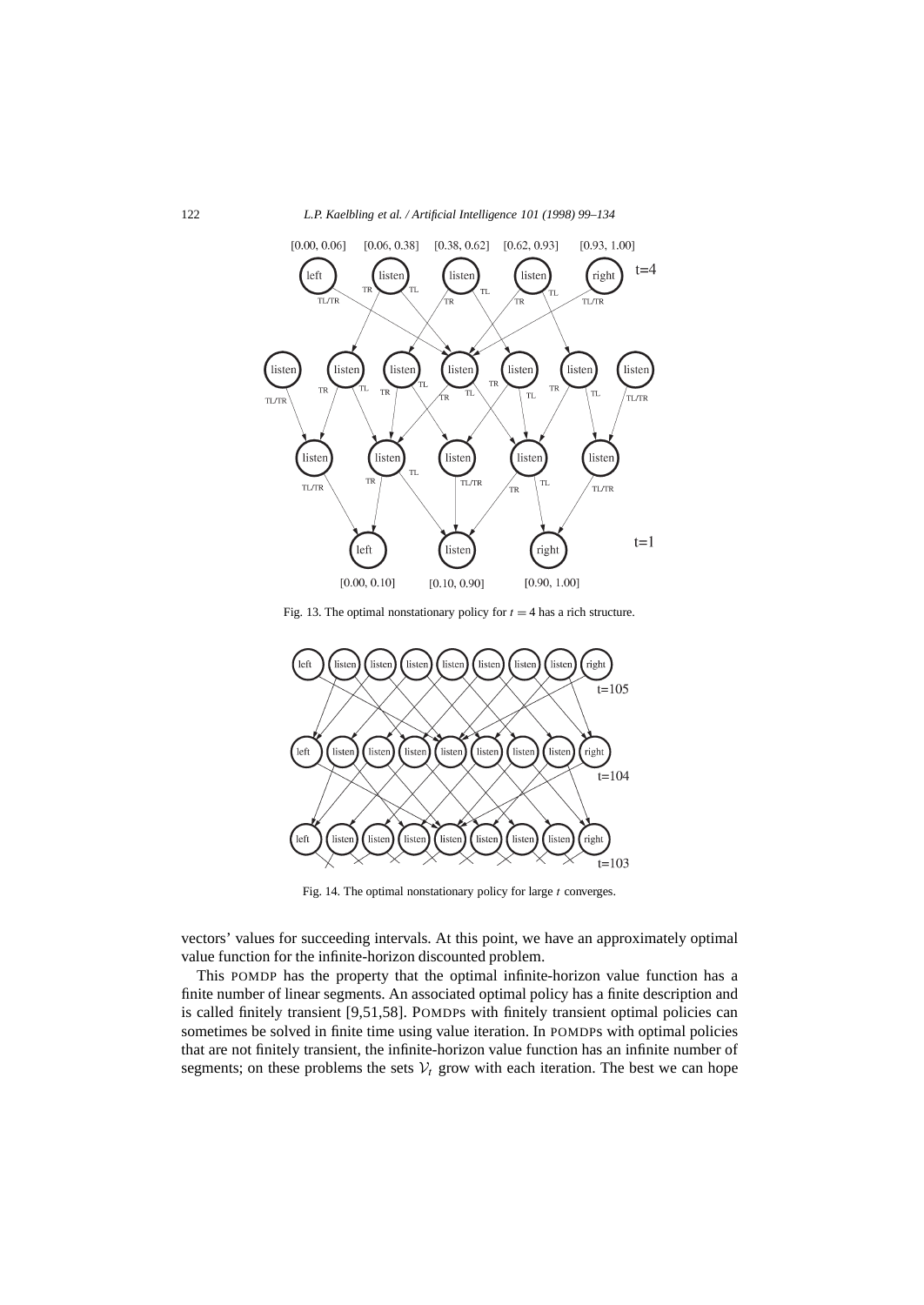for is to solve these POMDPs approximately. It is not known whether there is a way of using the value-iteration approach described in this paper for solving *all* POMDPs with finitely transient optimal policies in finite time; we conjecture that there is. The only finitetime algorithm that has been described for solving POMDPs with finitely transient optimal policies over the infinite horizon is a version of policy iteration described by Sondik [58]. The simpler policy-iteration algorithm due to Hansen [23] has not been proven to converge for all such POMDPs. <sup>9</sup>

# *5.4. Plan graphs*

One drawback of the POMDP approach is that the agent must maintain a belief state and use it to select an optimal action on every step; if the underlying state space or  $\mathcal V$ is large, then this computation can be expensive. In many cases, it is possible to encode the policy in a graph that can be used to select actions without any explicit representation of the belief state [59]; we refer to such graphs as *plan graphs*. Recall Fig. 14, in which the algorithm has nearly converged upon an infinite-horizon policy for the tiger problem. Because the situation-action mappings at every level have the same structure, we can make the nonstationary policy into a stationary one by redrawing the edges from one level to itself as if it were the succeeding level. This rearrangement of edges is shown in Fig. 15, and the result is redrawn in Fig. 16 as a plan graph.

Some of the nodes of the graph will never be visited once either door is opened and the belief state is reset to *(*0*.*5*,* 0*.*5*)*. If the agent always starts in a state of complete uncertainty, then it will never be in a belief state that lies in the region of these nonreachable nodes. This results in a simpler version of the plan graph, shown in Fig. 17. The plan graph has a simple interpretation: keep listening until you have heard the tiger twice more on one side than the other.

Because the nodes represent a partition of the belief space and because all belief states within a particular region will map to a single node on the next level, the plan graph representation does not require the agent to maintain an on-line representation of the belief state; the current node is a sufficient representation of the current belief. In order to execute a plan graph, the initial belief state is used to choose a starting node. After that, the agent need only maintain a pointer to a current node in the graph. On every step, it takes the action specified by the current node, receives an observation, then follows the arc associated with that observation to a new node. This process continues indefinitely.

A plan graph is essentially a finite-state controller. It uses the minimal possible amount of memory to act optimally in a partially observable environment. It is a surprising and pleasing result that it is possible to start with a discrete problem, reformulate it in terms of a continuous belief space, then map the continuous solution back into a discrete

<sup>&</sup>lt;sup>9</sup> As a technical aside, if there are POMDPs that have finitely transient optimal policies for which neither value iteration nor Hansen's policy-iteration algorithm converges, the tiger problem is a good candidate. This is because the behavior of these algorithms on this problem appears to be extremely sensitive to the numerical precision used in comparisons—the better the precision, the longer the algorithms take to converge. In fact, it may be the case that imprecision is *necessary* for the algorithms to converge on this problem, although it is difficult to test this without detailed formal analysis. Sondik's proof that his policy-iteration algorithm converges depends on controlled use of imprecision and we have not studied how that could best be used in the context of value iteration.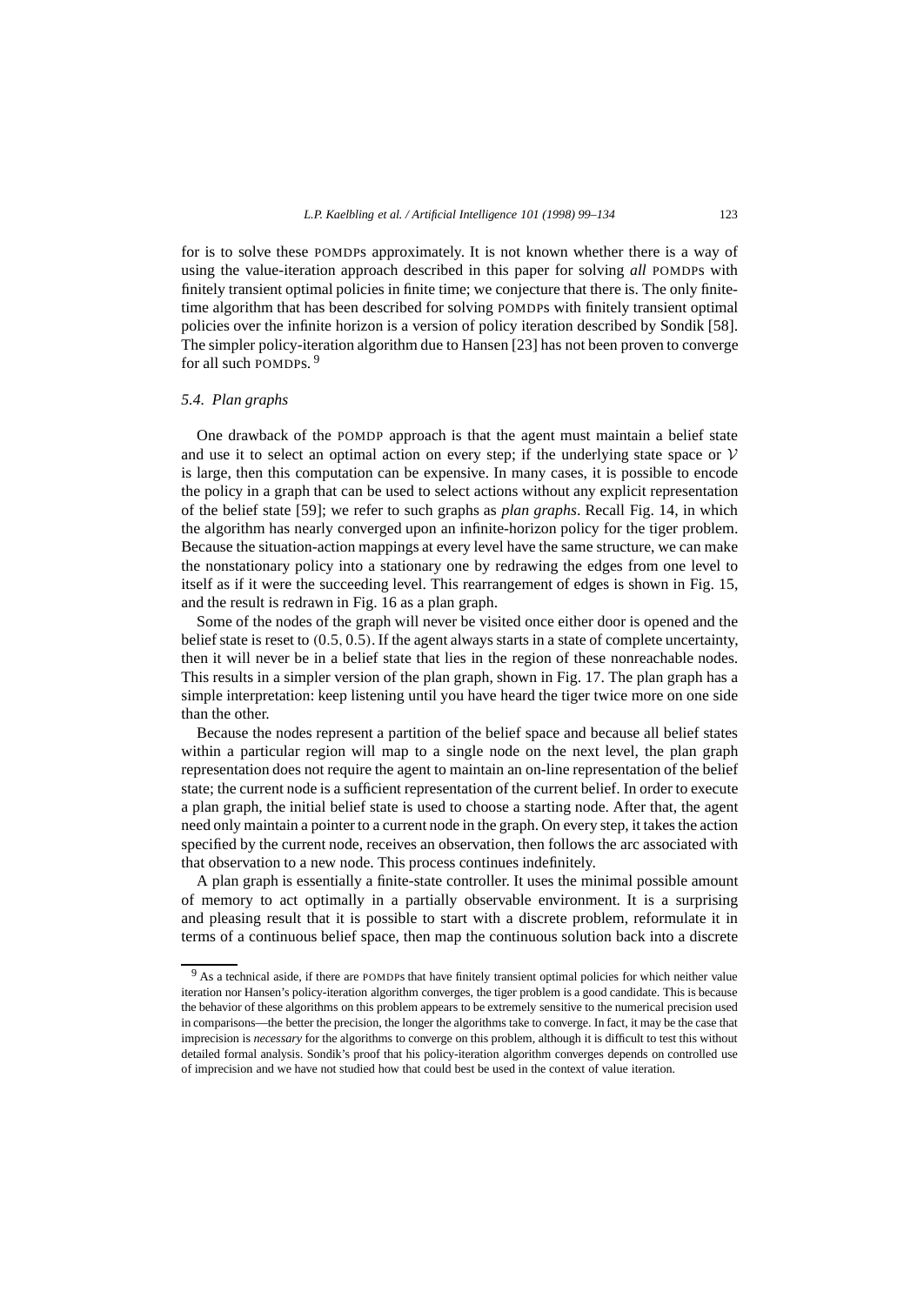

Fig. 15. Edges can be rearranged to form a stationary policy.



Fig. 16. The optimal infinite-horizon policy for the tiger problem can be drawn as a plan graph. This structure counts the relative number of times the tiger was heard on the left as compared to the right.



Fig. 17. Given the initial belief state of *(*0*.*5*,* 0*.*5*)* for the tiger problem, some nodes of the plan graph can be trimmed.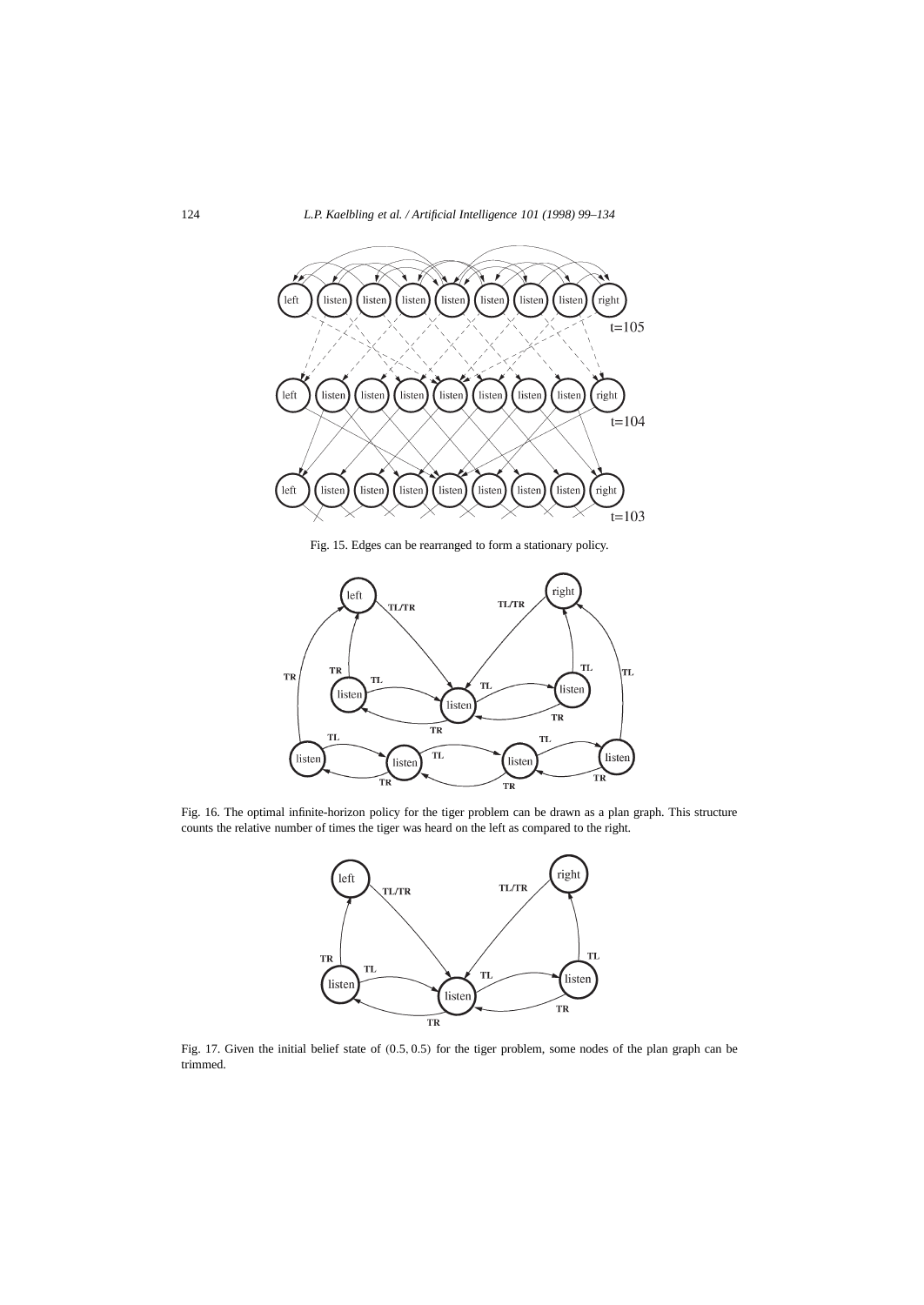*L.P. Kaelbling et al. / Artificial Intelligence 101 (1998) 99–134* 125



Fig. 18. More memory is needed in the tiger problem when listening reliability is reduced to 0*.*65.

controller. Furthermore, the extraction of the controller can be done automatically from two successive equal value functions.

It is also important to note that there is no known *a priori* bound on the size of the optimal plan graph in terms of the size of the problem. In the tiger problem, for instance, if the probability of getting correct information from the LISTEN action is reduced from 0.85 to 0.65, then the optimal plan graph, shown in Fig. 18, is much larger, because the agent must hear the tiger on one side 5 times more than in the other before being sufficiently confident to act. As the observation reliability decreases, an increasing amount of memory is required.

# **6. Related work**

In this section, we examine how the assumptions of the POMDP model relate to earlier work on planning in AI. We consider only models with finite-state and action spaces and static underlying dynamics, as these assumptions are consistent with the majority of work in this area. Our comparison focuses on issues of imperfect knowledge, uncertainty in initial state, the transition model, the observation model, the objective of planning, the representation of domains, and plan structures. The most closely related work to our own is that of Kushmerick, Hanks, and Weld [30] on the BURIDAN system, and Draper, Hanks and Weld [14] on the C-BURIDAN system.

# *6.1. Imperfect knowledge*

Plans generated using standard MDP algorithms and classical planning algorithms <sup>10</sup> assume that the underlying state of the process will be known with certainty during plan execution. In the MDP framework, the agent is informed of the current state each time it takes an action. In many classical planners (e.g., SNLP [39], UCPOP [45]), the current state

<sup>10</sup> By "classical planning" we mean linear or partial-order planners using STRIPS-like operators.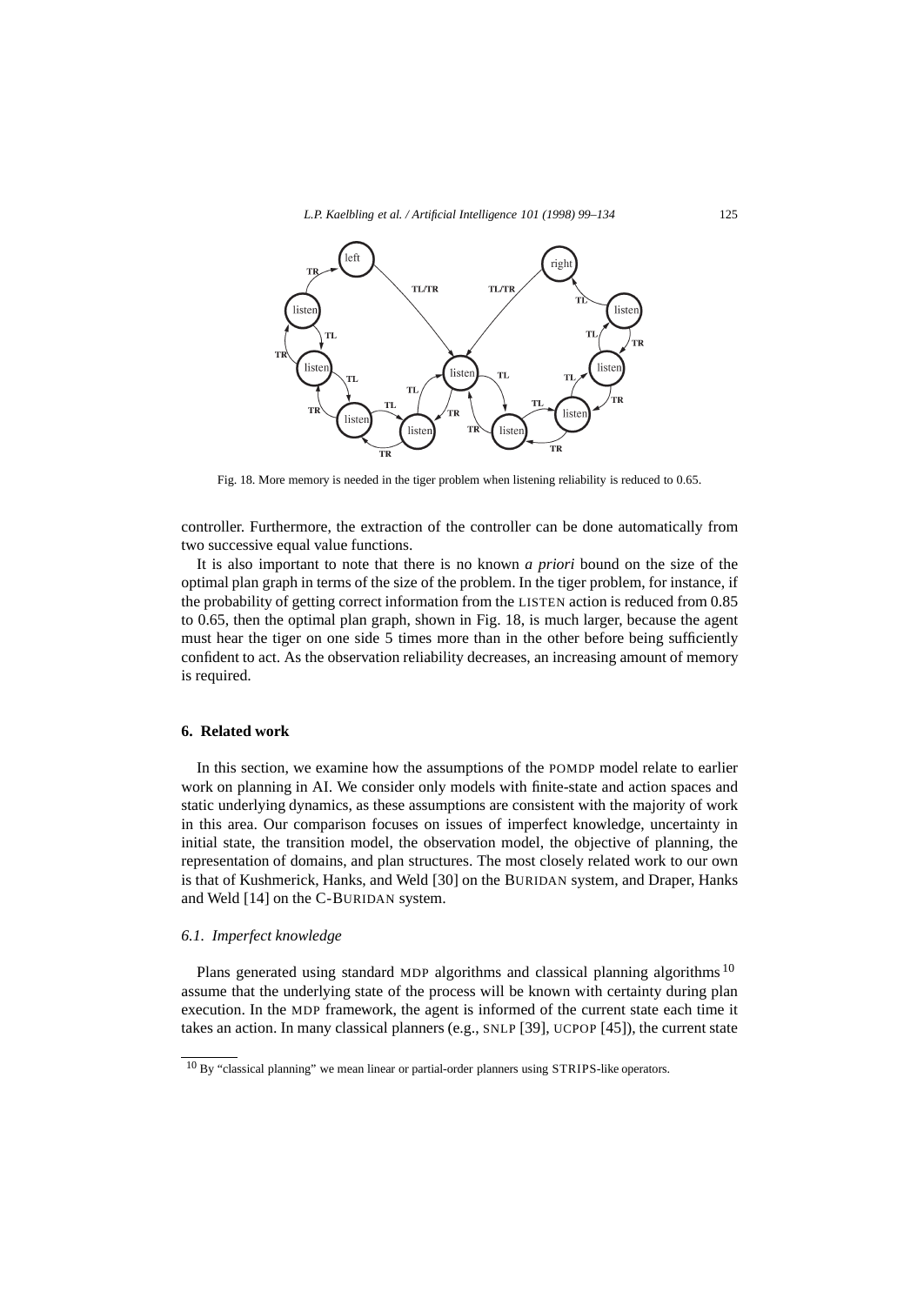can be calculated trivially from the known initial state and knowledge of the deterministic operators.

The assumption of perfect knowledge is not valid in many domains. Research on epistemic logic [43,44,52] relaxes this assumption by making it possible to reason about what is and is not known at a given time. Unfortunately, epistemic logics have not been used as a representation in automatic planning systems, perhaps because the richness of representation they provide makes efficient reasoning very difficult.

A step towards building a working planning system that reasons about knowledge is to relax the generality of the logic-based schemes. The approach of CNLP [46] uses threevalued propositions where, in addition to true and false, there is a value *unknown*, which represents the state when the truth of the proposition is not known. Operators can then refer to whether propositions have an *unknown* value in their preconditions and can have the value in their effects. This representation for imperfect knowledge is only appropriate when the designer of the system knows, in advance, what aspects of the state will be known and unknown. It is insufficient for multiple agents reasoning about each others' knowledge and for representing certain types of correlated uncertainty [20].

Formulating knowledge as predicate values that are either known or unknown makes it impossible to reason about gradations of knowledge. For example, an agent that is fairly certain that it knows the combination to a lock might be willing to try to unlock it before seeking out more precise knowledge. Reasoning about levels of knowledge is quite common and natural in the POMDP framework. As long as an agent's state of knowledge can be expressed as a probability distribution over possible states of the world, the POMDP perspective applies.

## *6.2. Initial state*

Many classical planning systems (SNLP, UCPOP, CNLP) require the starting state to be known during the planning phase. An exception is the U-PLAN [38] system, which creates a separate plan for each possible initial state with the aim of making these plans easy to merge to form a single plan. Conditional planners typically have some aspects of the initial state unknown. If these aspects are important to the planning process, they are tested during execution.

In the POMDP framework, the starting state is not required to be known precisely and can instead be represented as a probability distribution over possible states. BURIDAN and C-BURIDAN also use probability distributions over states as an internal representation of uncertainty, so they can deal with initial-state uncertainty in much the same way.

# *6.3. Transition model*

In classical planning systems, operators have deterministic effects. The plans constructed are brittle, since they apply to a specific starting state and require the trajectory through the states to go exactly as expected. Many domains are not easily modeled with deterministic actions, since an action can have different results, even when applied in exactly the same state.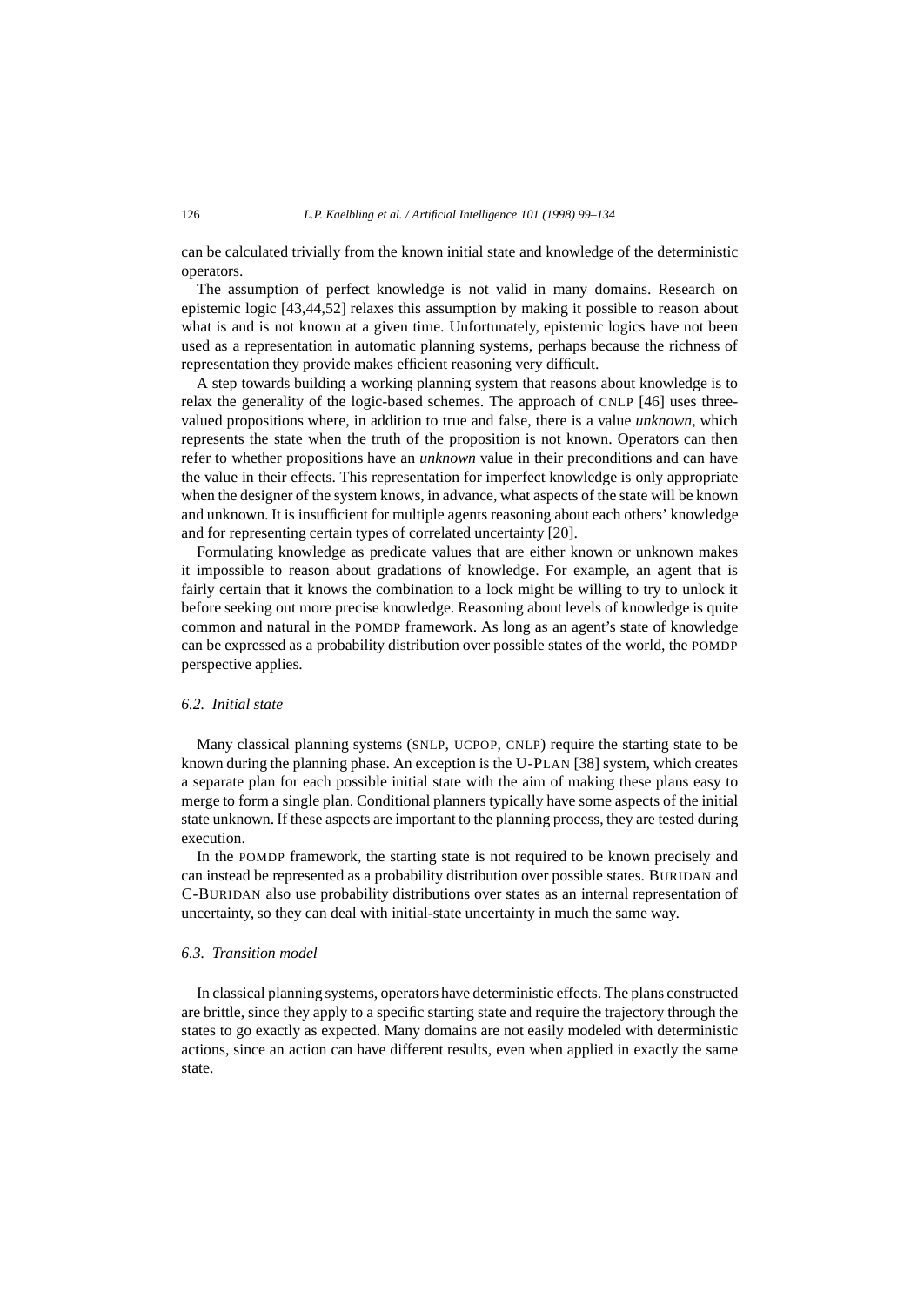Extensions to classical planning, such as CNLP [46] and CASSANDRA [48] have considered operators with nondeterministic effects. For each operator, there is a set of possible next states that could occur. A drawback of this approach is that it gives no information about the relative likelihood of the possible outcomes. These systems plan for every possible contingency to ensure that the resulting plan is guaranteed to lead to a goal state.

Another approach used in modeling nondeterministic actions is to define a probability distribution over the possible next states. This makes it possible to reason about which of the resulting states are more likely and makes it possible to assess whether a plan is *likely* to reach the goal even if it is not guaranteed to do so. This type of action model is used in MDPs and POMDPs as well as in BURIDAN and C-BURIDAN. Other work [5,15,19] has used representations that can be used to compute probability distributions over future states.

# *6.4. Observation model*

When the starting state is known and actions are deterministic, there is no need to get feedback from the environment when executing a plan. However, if the starting state is unknown or the actions have nondeterministic effects, more effective plans can be built by exploiting feedback, or observations, from the environment concerning the identity of the current state.

If observations reveal the precise identity of the current state, the planning model is called "completely observable." The MDP model, as well as some planning systems such as CNLP and PLINTH [18,19] assume complete observability. Other systems, such as BURIDAN and MAXPLAN [37], have no observation model and can attack "completely unobservable" problems. Classical planning systems typically have no observation model, but the fact that the initial state is known and operators are deterministic means that they can also be thought of as solving completely observable problems.

Completely observable and completely unobservable models are particularly clean but are unrealistic. The POMDP and C-BURIDAN frameworks model *partially* observable environments, in that observations provide some information about the underlying state, but not enough to guarantee that it will be known with certainty. This model provides for a great deal of expressiveness (both completely observable and completely unobservable models can be viewed as special cases), but is quite difficult to solve. It is an interesting and powerful model because it allows systems to reason about taking actions to gather knowledge that will be important for later decision making.

### *6.5. Objective*

The job of a planner is to find a plan that satisfies a particular objective; most often, the objective is a goal of achievement, that is, to arrive at some state that is in a set of problemspecific goal states. When probabilistic information is available concerning the initial state and transitions, a more general objective can be used—reaching a goal state with sufficient probability (see, for example, work on BURIDAN and C-BURIDAN).

A popular alternative to goal attainment is maximizing total expected discounted reward (total-reward criterion). Under this objective, each action results in an immediate reward that is a function of the current state. The exponentially discounted sum of these rewards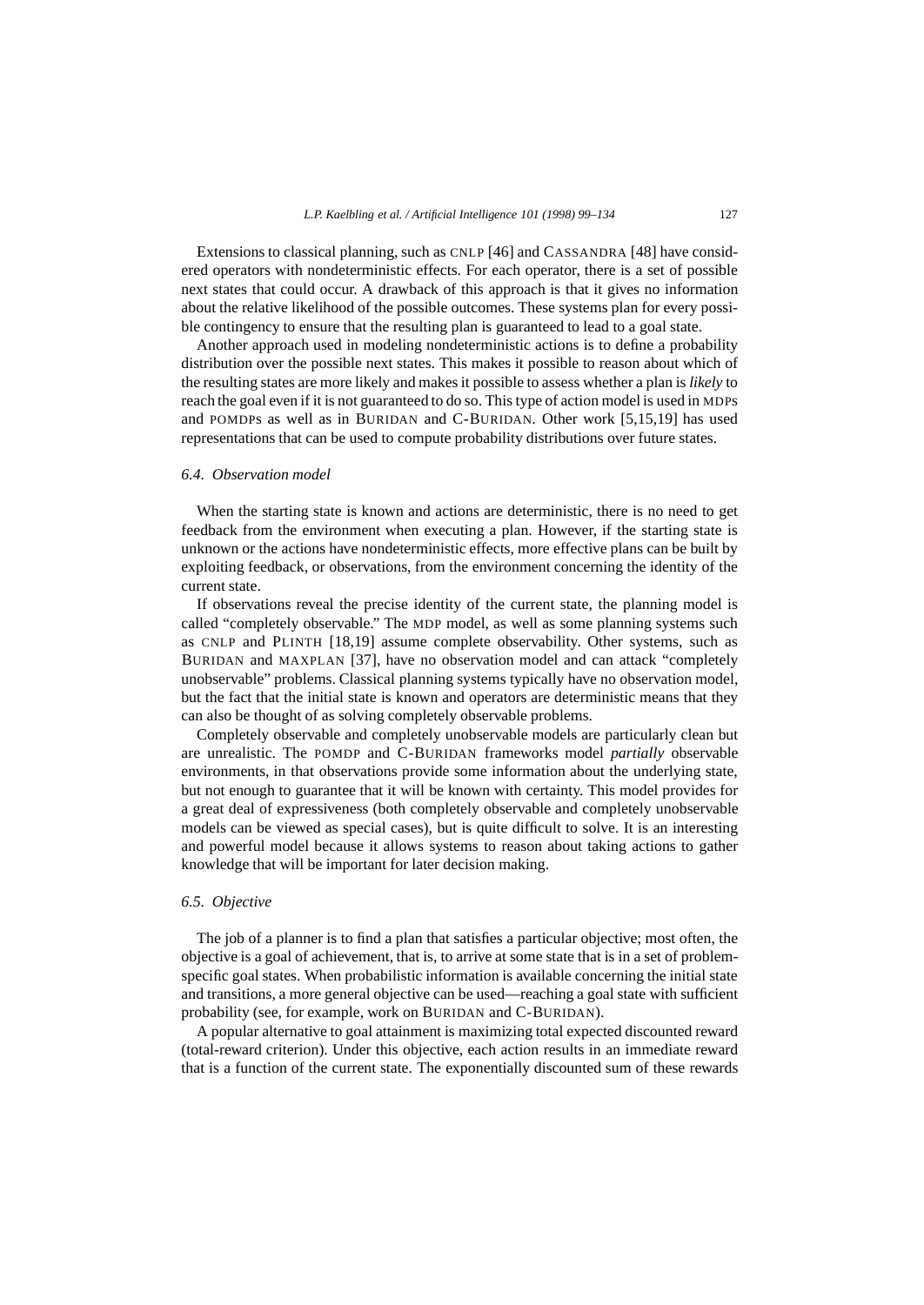over the execution of a plan (finite or infinite horizon) constitutes the value of the plan. This objective is used extensively in most work with MDPs and POMDPs, including ours.

Several authors (for example, Koenig [27]) have pointed out that, given a completely observable problem stated as one of goal achievement, reward functions can be constructed so that a policy that maximizes reward can be used to maximize the probability of goal attainment in the original problem. This shows that the total-reward criterion is no less general than goal achievement in completely observable domains. The same holds for finite-horizon partially observable domains.

Interestingly, a more complicated transformation holds in the opposite direction: any total expected discounted reward problem (completely observable or finite horizon) can be transformed into a goal-achievement problem of similar size [12,69]. Roughly, the transformation simulates the discount factor by introducing an absorbing state with a small probability of being entered on each step. Rewards are then simulated by normalizing all reward values to be between zero and one and then "siphoning off" some of the probability of absorption equal to the amount of normalized reward. The (perhaps counterintuitive) conclusion is that goal-attainment problems and reward-type problems are computationally equivalent.

There is a qualitative difference in the kinds of problems typically addressed with POMDP models and those addressed with planning models. Quite frequently, POMDPs are used to model situations in which the agent is expected to go on behaving indefinitely, rather than simply until a goal is achieved. Given the inter-representability results between goal-probability problems and discounted-optimality problems, it is hard to make technical sense of this difference. In fact, many POMDP models should probably be addressed in an average-reward context [17]. Using a discounted-optimal policy in a truly infinite-duration setting is a convenient approximation, similar to the use of a situation-action mapping from a finite-horizon policy in receding horizon control.

Littman [35] catalogs some alternatives to the total-reward criterion, all of which are based on the idea that the objective value for a plan is based on a summary of immediate rewards over the duration of a run. Koenig and Simmons [28] examine risk-sensitive planning and showed how planners for the total-reward criterion could be used to optimize risk-sensitive behavior. Haddawy et al. [21] looked at a broad family of decision-theoretic objectives that make it possible to specify trade-offs between partially satisfying goals quickly and satisfying them completely. Bacchus, Boutilier and Grove [2] show how some richer objectives based on evaluations of sequences of actions can actually be converted to total-reward problems. Other objectives considered in planning systems, aside from simple goals of achievement, include goals of maintenance and goals of prevention [15]; these types of goals can typically be represented using immediate rewards as well.

# *6.6. Representation of problems*

The propositional representations most often used in planning have a number of advantages over the flat state-space representations associated with MDPs and POMDPs. The main advantage comes from their compactness—just as with operator schemata, which can represent many individual actions in a single operator, propositional representations can be exponentially more concise than a fully expanded state-based transition matrix for an MDP.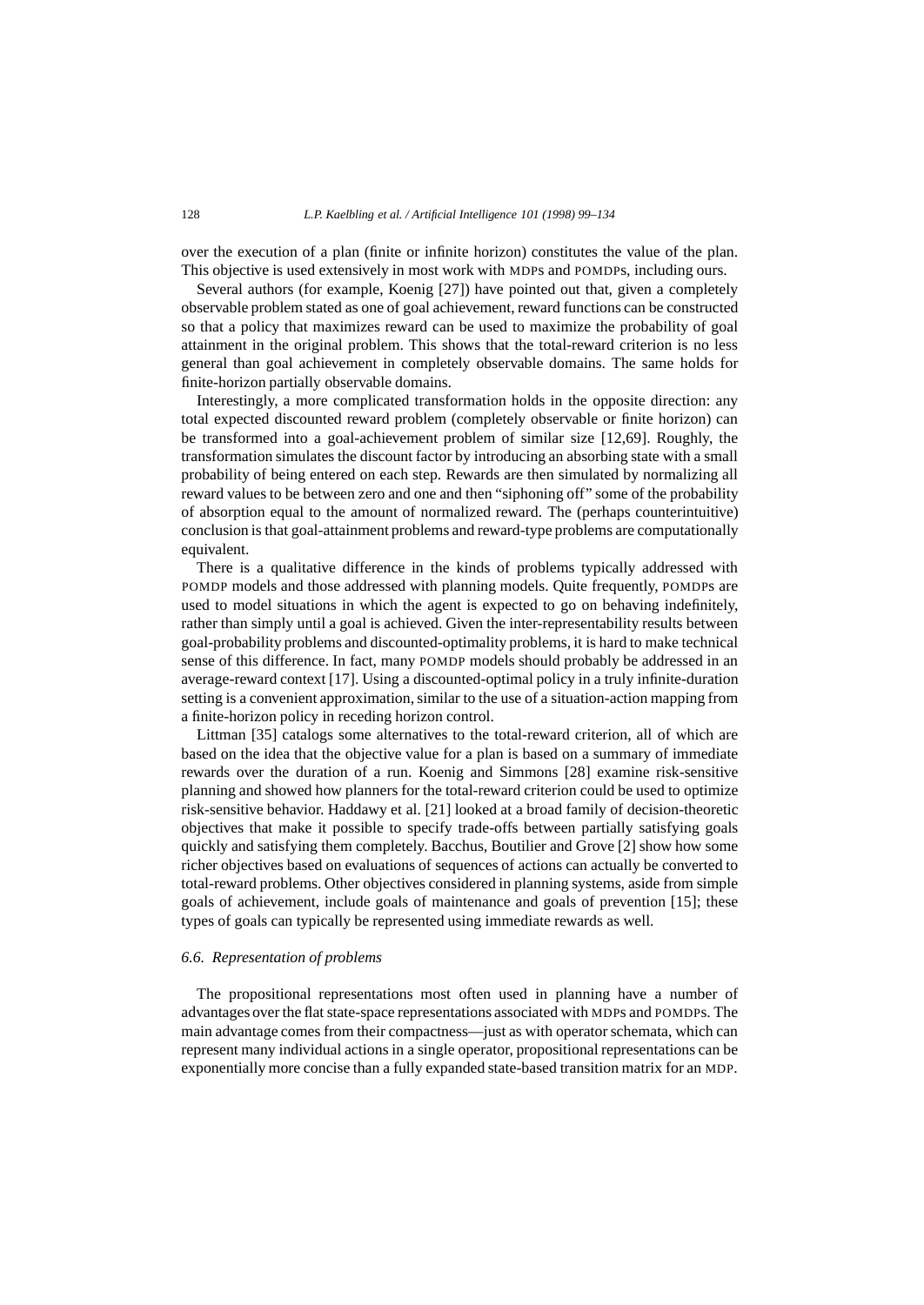Algorithms for manipulating compact (or factored) POMDPs have begun to appear [6,14]—this is a promising area for future research. At present, however, there is no evidence that these algorithms result in improved planning time significantly over the use of a "flat" representation of the state space.

# *6.7. Plan structures*

Planning systems differ in the structure of the plans they produce. It is important that a planner be able to express the optimal plan if one exists for a given domain. We briefly review some popular plan structures along with domains in which they are sufficient for expressing optimal behavior.

Traditional plans are simple sequences of actions. They are sufficient when the initial state is known and all actions are deterministic. A slightly more elaborate structure is the partially ordered plan (generated, for example, by SNLP and UCPOP), or the parallel plan [4]. In this type of plan, actions can be left unordered if all orderings are equivalent under the performance metric.

When actions are stochastic, partially ordered plans can still be used (as in BURIDAN), but contingent plans can be more effective. The simplest kind of contingent or branching plan is one that has a tree structure (as generated by CNLP or PLINTH). In such a plan, some of the actions have different possible outcomes that can be observed, and the flow of execution of the plan is conditioned on the outcome. Branching plans are sufficient for representing optimal plans for finite-horizon domains. Directed acyclic graphs (DAGs) can represent the same class of plans, but potentially do so much more succinctly, because separate branches can share structure. C-BURIDAN uses a representation of contingent plans that also allows for structure sharing (although of a different type than our DAGstructured plans). Our work on POMDPs finds DAG-structured plans for finite-horizon problems.

For infinite-horizon problems, it is necessary to introduce loops into the plan representation [31,57]. (Loops might also be useful in long finite-horizon POMDPs for representational succinctness.) A simple loop-based plan representation depicts a plan as a labeled directed graph. Each node of the graph is labeled with an action and there is one labeled outgoing edge for each possible outcome of the action. It is possible to generate this type of *plan graph* for some POMDPs [8,22,23,47,59].

For completely observable problems with a high branching factor, a more convenient representation is a *policy*, which maps the current state (situation) to a choice of action. Because there is an action choice specified for all possible initial states, policies are also called universal plans [53]. This representation is not appropriate for POMDPs, since the underlying state is not fully observable. However, POMDP policies can be viewed as universal plans over belief space.

It is interesting to note that there are infinite-horizon POMDPs for which no finite-state plan is sufficient. Simple 2-state examples can be constructed for which optimal behavior requires counting (i.e., a simple stack machine); there is reason to believe that general pushdown automata and perhaps even Turing machines are necessary to represent optimal plans in general. This argues that, in the limit, a plan is actually a program. Several techniques have been proposed recently for searching for good program-like controllers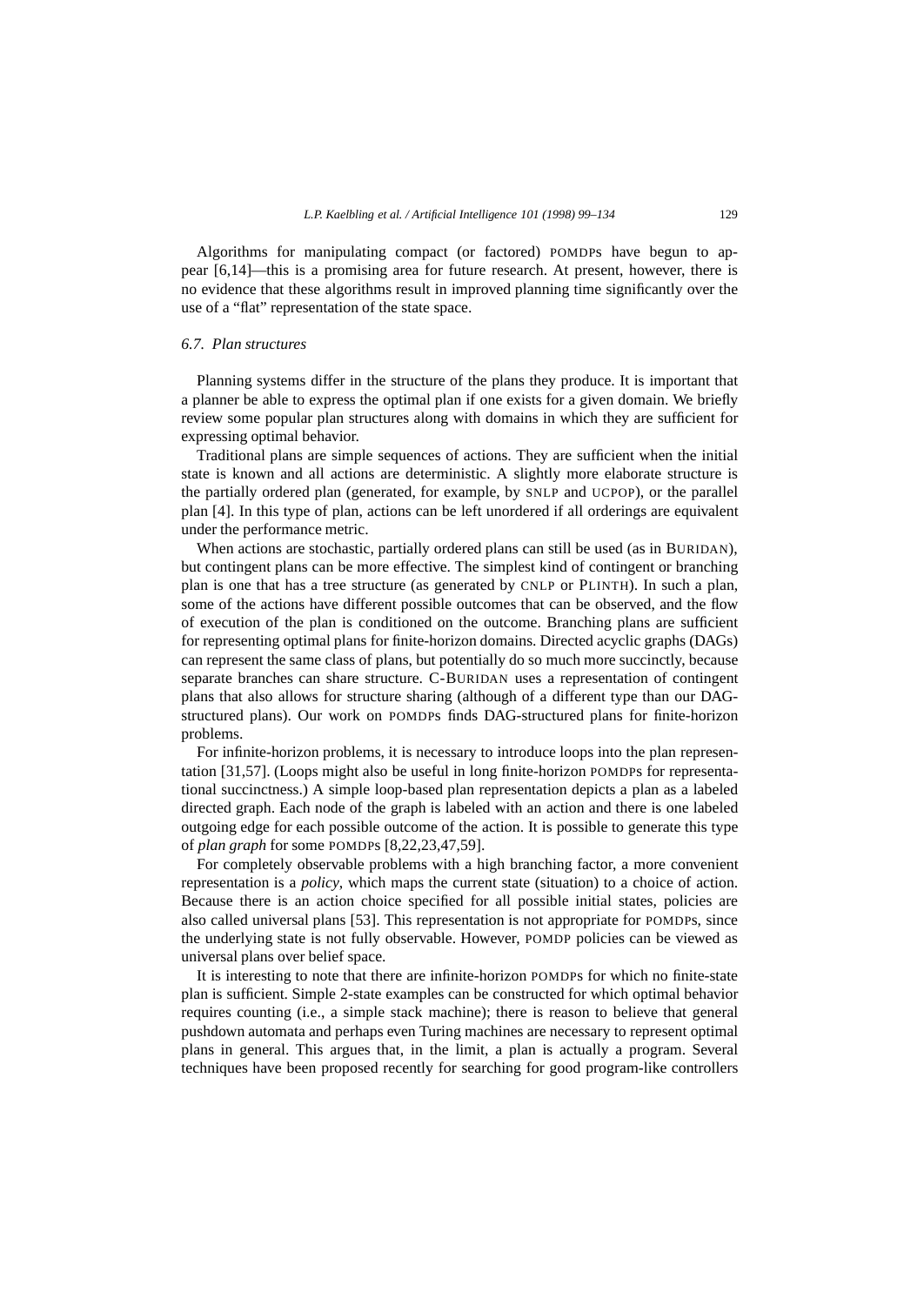in POMDPs [29,68]. We restrict our attention to the simpler finite-horizon case and a small set of infinite-horizon problems that have optimal finite-state plans.

# **7. Extensions and conclusions**

The POMDP model provides a firm foundation for work on planning under uncertainty in action and observation. It gives a uniform treatment of action to gain information and action to change the world. Although they are derived through the domain of continuous belief spaces, elegant finite-state controllers may sometimes be constructed using algorithms such as the witness algorithm.

However, experimental results [34] suggest that even the witness algorithm becomes impractical for problems of modest size ( $|S| > 15$  and  $|Q| > 15$ ). Our current work explores the use of function-approximation methods for representing value functions and the use of simulation in order to concentrate the approximations on the frequently visited parts of the belief space [33]. The results of this work are encouraging and have allowed us to get a very good solution to an 89-state, 16-observation instance of a hallway navigation problem similar to the one described in the introduction. We are optimistic and hope to extend these techniques (and others) to get good solutions to large problems.

Another area that is not addressed in this paper is the acquisition of a world model. One approach is to extend techniques for learning hidden Markov models [50,60] to learn POMDP models. Then, we could apply algorithms of the type described in this paper to the learned models. Another approach is to combine the learning of the model with the computation of the policy. This approach has the potential significant advantage of being able to learn a model that is complex enough to support optimal (or good) behavior without making irrelevant distinctions; this idea has been pursued by Chrisman [11] and McCallum [40,41].

#### **Appendix A**

**Theorem A.1.** Let  $U_a$  be a nonempty set of useful policy trees, and  $Q_i^a$  be the complete set *of useful policy trees. Then*  $U_a \neq Q_i^a$  *if and only if there is some tree*  $p \in U_a$ *, observation*  $o<sup>*</sup> ∈ Ω$ *, and subtree*  $p' ∈ V<sub>t−1</sub>$  *for which there is some belief state b such that* 

$$
V_{p_{\text{new}}}(b) > V_{\tilde{p}}(b) \tag{A.1}
$$

*for all*  $\tilde{p} \in U_a$ , where  $p_{\text{new}}$  *is a t-step policy tree that agrees with p in its action and all its subtrees except for observation*  $o^*$ *, for which*  $o^*(p_{\text{new}}) = p'$ *.* 

*Note that we are defining two trees to be equal if they have the same value function*; *this makes it unnecessary to deal with the effect of ties in the set Ua.*

**Proof.** The "if" direction is easy since the *b* can be used to identify a policy tree missing from  $U_a$ .

The "only if" direction can be rephrased as: If  $U_a \neq Q_t^a$  then there is a belief state *b*, a  $p \in U_a$ , and a  $p_{\text{new}}$  such that  $p_{\text{new}}$  has a larger value than any other  $\tilde{p} \in U_a$  at *b*.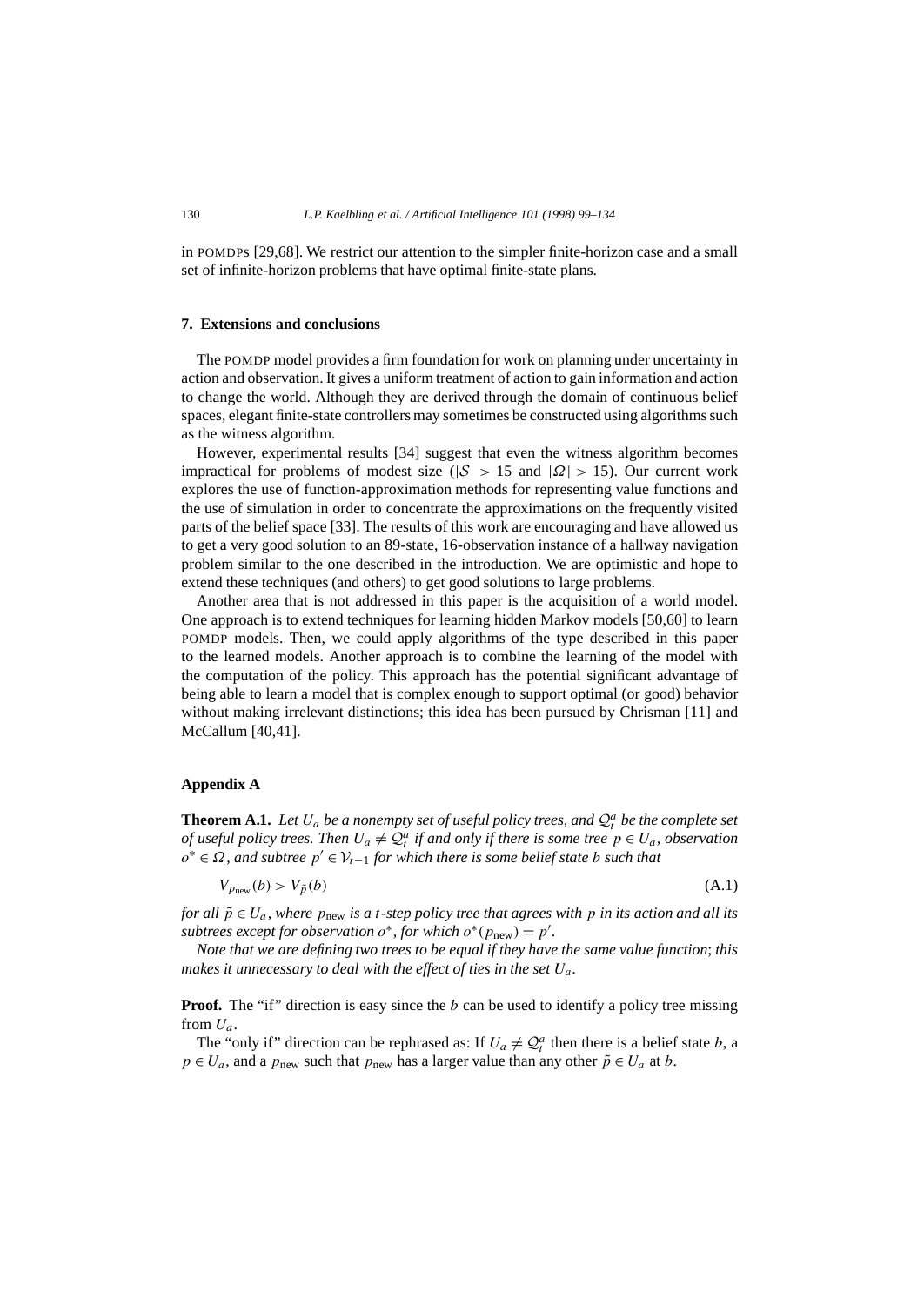Start by picking some  $p^* \in Q_t^a - U_a$  and choose any *b* such that  $p^*$  has the highest value at *b* (there must be such a *b* since  $p^*$  is useful). Let

$$
p = \underset{p' \in U_a}{\operatorname{argmax}} V_{p'}(b).
$$

Now,  $p^*$  is the policy tree in  $Q_t^a - U_a$  that has the highest value at *b*, and *p* is the policy tree in *U<sub>a</sub>* that has the highest value at *b*. By construction,  $V_{p^*}(b) > V_p(b)$ .

Now, if *p* and *p*<sup>∗</sup> differ in only one subtree, then we are done, *p*<sup>∗</sup> can serve as a *p*new in the theorem.

If  $p$  and  $p^*$  differ in more than one subtree, we will identify another policy tree that can act as  $p_{\text{new}}$ . Choose an observation  $o^* \in \Omega$  such that

$$
\sum_{s} b(s) \bigg( \sum_{s' \in \mathcal{S}} T(s, a(p^*), s') V_{o^*(p^*)}(s') \bigg) > \sum_{s} b(s) \bigg( \sum_{s' \in \mathcal{S}} T(s, a(p^*), s') V_{o^*(p)}(s') \bigg).
$$

There must be a *o*<sup>∗</sup> satisfying this inequality since otherwise we get the contradiction

$$
V_{p^*}(b)
$$
  
=  $\sum_{s} b(s) \Big( R(s, a(p^*)) + \gamma \sum_{s' \in S} T(s, a(p^*), s') \sum_{o_i \in \Omega} O(s', a(p^*), o_i) V_{o_i(p^*)}(s') \Big)$   

$$
\leq \sum_{s} b(s) \Big( R(s, a(p)) + \gamma \sum_{s' \in S} T(s, a(p), s') \sum_{o_i \in \Omega} O(s', a(p), o_i) V_{o_i(p)}(s') \Big)
$$
  
=  $V_p(b).$ 

Define  $p_{\text{new}}$  to be identical to  $p$  except that in the place of subtree  $o^*(p)$ , we put  $o^*(p^*)$ . From this, it follows that

$$
V_{p_{\text{new}}}(b) = \sum_{s} b(s) \bigg( R(s, a(p_{\text{new}}))
$$
  
+  $\gamma \sum_{s' \in S} T(s, a(p_{\text{new}}), s') \sum_{o_i \in \Omega} O(s', a(p_{\text{new}}), o_i) V_{o_i(p_{\text{new}})}(s') \bigg)$   
> 
$$
\sum_{s} b(s) \bigg( R(s, a(p))
$$
  
+  $\gamma \sum_{s' \in S} T(s, a(p), s') \sum_{o_i \in \Omega} O(s', a(p), o_i) V_{o_i(p)}(s') \bigg)$   
=  $V_p(b) \ge V_{\tilde{p}}(b)$ 

for all  $\tilde{p} \in U_a$ . Therefore, the policy trees *p* and *p*<sub>new</sub>, the observation  $o^*$ ,  $p' = o^*(p^*)$  and the belief state *b* satisfy the conditions of the theorem.  $\square$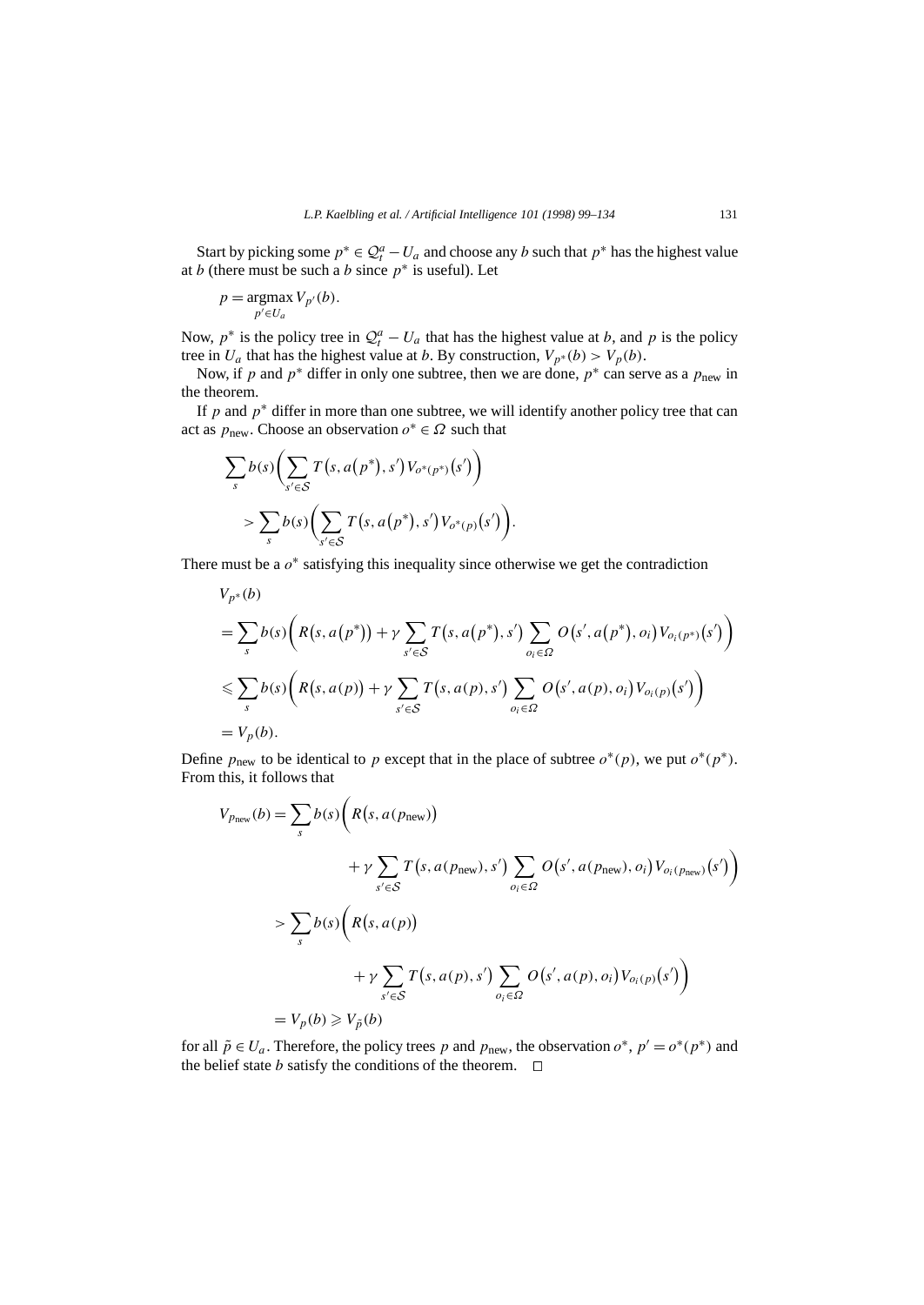# **References**

- [1] K.J. Aström, Optimal control of Markov decision processes with incomplete state estimation, J. Math. Anal. Appl. 10 (1995) 174–205.
- [2] F. Bacchus, C. Boutilier and A. Grove, Rewarding behaviors, in: Proceedings Thirteenth National Conference on Artificial Intelligence (AAAI-96), Portland, OR, AAAI Press/MIT Press, Menlo Park, CA, 1996, pp. 1160–1167.
- [3] D.P. Bertsekas, Dynamic Programming and Optimal Control, Vols. 1 and 2, Athena Scientific, Belmont, MA, 1995.
- [4] A.L. Blum and M.L. Furst, Fast planning through planning graph analysis, Artificial Intelligence 90 (1–2) (1997) 279–298.
- [5] J. Blythe, Planning with external events, in: Proceedings Tenth Conference on Uncertainty in Artificial Intelligence (UAI-94), Seattle, WA, 1994, pp. 94–101.
- [6] C. Boutilier and D. Poole, Computing optimal policies for partially observable decision processes using compact representations, in: Proceedings Thirteenth National Conference on Artificial Intelligence (AAAI-96), Portland, OR, AAAI Press/MIT Press, Menlo Park, CA, 1996, pp. 1168–1175.
- [7] A. Cassandra, M.L. Littman and N.L. Zhang, Incremental Pruning: a simple, fast, exact method for partially observable Markov decision processes, in: Proceedings Thirteenth Annual Conference on Uncertainty in Artificial Intelligence (UAI–97), Morgan Kaufmann, San Francisco, CA, 1997, pp. 54–61.
- [8] A.R. Cassandra, L.P. Kaelbling and M.L. Littman, Acting optimally in partially observable stochastic domains, in: Proceedings Twelfth National Conference on Artificial Intelligence (AAAI-94), Seattle, WA, 1994, pp. 1023–1028.
- [9] A.R. Cassandra, Exact and approximate algorithms for partially observable Markov decision problems, Ph.D. Thesis, Department of Computer Science, Brown University, Providence, RI, 1998.
- [10] H.-T. Cheng, Algorithms for partially observable Markov decision processes, Ph.D. Thesis, University of British Columbia, Vancouver, BC, 1988.
- [11] L. Chrisman, Reinforcement learning with perceptual aliasing: The perceptual distinctions approach, in: Proceedings Tenth National Conference on Artificial Intelligence (AAAI-92), San Jose, CA, AAAI Press, San Jose, CA, 1992, pp. 183–188.
- [12] A. Condon, The complexity of stochastic games, Inform. and Comput. 96 (2) (1992) 203–224.
- [13] T. Dean, L.P. Kaelbling, J. Kirman and A. Nicholson, Planning under time constraints in stochastic domains, Artificial Intelligence 76 (1–2) (1995) 35–74.
- [14] D. Draper, S. Hanks and D. Weld, Probabilistic planning with information gathering and contingent execution, Technical Report 93-12-04, University of Washington, Seattle, WA, 1993.
- [15] M. Drummond and J. Bresina, Anytime synthetic projection: maximizing the probability of goal satisfaction, in: Proceedings Eighth National Conference on Artificial Intelligence (AAAI-90), Boston, MA, Morgan Kaufmann, San Francisco, CA, 1990, pp. 138–144.
- [16] J.N. Eagle, The optimal search for a moving target when the search path is constrained, Oper. Res. 32 (5) (1984) 1107–1115.
- [17] E. Fernández-Gaucherand, A. Arapostathis and S.I. Marcus, On the average cost optimality equation and the structure of optimal policies for partially observable Markov processes, Ann. Oper. Res. 29 (1991) 471–512.
- [18] R.P. Goldman and M.S. Boddy, Conditional linear planning, in: K. Hammond (Ed.), The Second International Conference on Artificial Intelligence Planning Systems, AAAI Press/MIT Press, Menlo Park, CA, 1994, pp. 80–85.
- [19] R.P. Goldman and M.S. Boddy, Epsilon-safe planning, in: Proceedings 10th Conference on Uncertainty in Artificial Intelligence (UAI-94), Seattle, WA, 1994, pp. 253–261.
- [20] R.P. Goldman and M.S. Boddy, Representing uncertainty in simple planners, in: Proceedings 4th International Conference on Principles of Knowledge Representation and Reasoning (KR-94), Bonn, Germany, 1994, pp. 238–245.
- [21] P. Haddawy and S. Hanks, Utility models for goal-directed decision-theoretic planners, Technical Report 93-06-04, Department of Computer Science and Engineering, University of Washington, 1993.
- [22] E.A. Hansen, Cost-effective sensing during plan execution, in: Proceedings Twelfth National Conference on Artificial Intelligence (AAAI-94), Seattle, WA, AAAI Press/MIT Press, Menlo Park, CA, 1994, pp. 1029– 1035.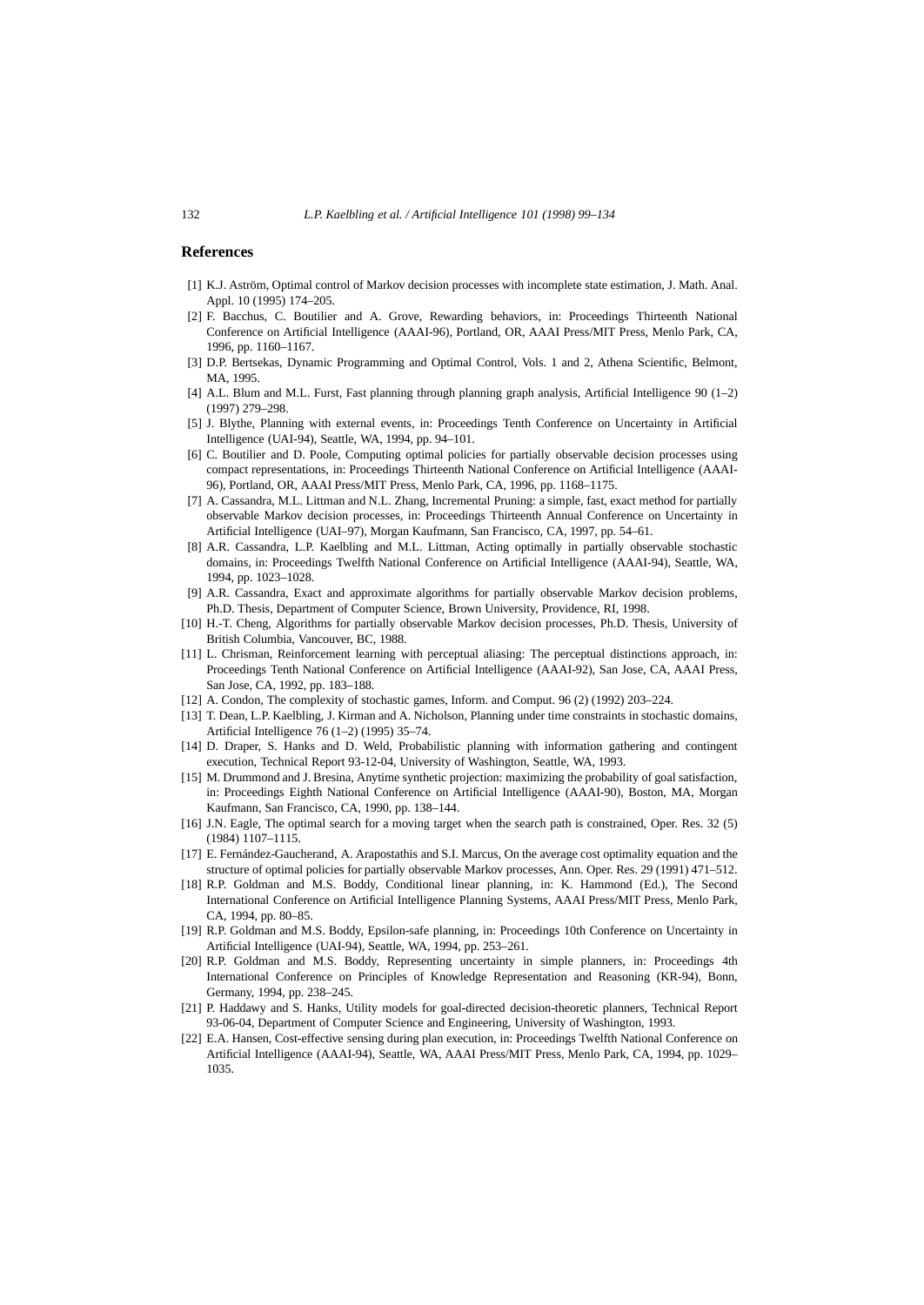- [23] E.A. Hansen, An improved policy iteration algorithm for partially observable MDPs, in: Advances in Neural Information Processing Systems 10 (1998).
- [24] R.A. Howard, Dynamic Programming and Markov Processes, MIT Press, Cambridge, MA, 1960.
- [25] R.A. Howard, Information value theory, IEEE Trans. Systems Science and Cybernetics SSC-2 (1) (1966) 22–26.
- [26] R.E. Kalman, A new approach to linear filtering and prediction problems, Trans. American Society of Mechanical Engineers, Journal of Basic Engineering 82 (1960) 35–45.
- [27] S. Koenig, Optimal probabilistic and decision-theoretic planning using Markovian decision theory, Technical Report UCB/CSD 92/685, Berkeley, CA, 1992.
- [28] S. Koenig and R.G. Simmons, Risk-sensitive planning with probabilistic decision graphs, in: Proceedings 4th International Conference on Principles of Knowledge Representation and Reasoning (KR-94), Bonn, Germany, 1994, pp. 363–373.
- [29] J.R. Koza, Genetic Programming: On the Programming of Computers by Means of Natural Selection, MIT Press, Cambridge, MA, 1992.
- [30] N. Kushmerick, S. Hanks and D.S. Weld, An algorithm for probabilistic planning, Artificial Intelligence 76 (1–2) (1995) 239–286.
- [31] S.-H. Lin and T. Dean, Generating optimal policies for high-level plans with conditional branches and loops, in: Proceedings Third European Workshop on Planning (1995) 205–218.
- [32] M.L. Littman, Memoryless policies: theoretical limitations and practical results, in: D. Cliff, P. Husbands, J.-A. Meyer and S.W. Wilson (Eds.), From Animals to Animats 3: Proceedings Third International Conference on Simulation of Adaptive Behavior, MIT Press, Cambridge, MA, 1994.
- [33] M.L. Littman, A.R. Cassandra and L.P. Kaelbling, Learning policies for partially observable environments: scaling up, in: A. Prieditis and S. Russell (Eds.), Proceedings Twelfth International Conference on Machine Learning, Morgan Kaufmann, San Francisco, CA, 1995, pp. 362–370. Reprinted in: M.H. Huhns and M.P. Singh (Eds.), Readings in Agents, Morgan Kaufmann, San Francisco, CA, 1998.
- [34] M.L. Littman, A.R. Cassandra and L.P. Kaelbling, Efficient dynamic-programming updates in partially observable Markov decision processes, Technical Report CS-95-19, Brown University, Providence, RI, 1996.
- [35] M.L. Littman, Algorithms for sequential decision making, Ph.D. Thesis, Department of Computer Science, Brown University, 1996; also Technical Report CS-96-09.
- [36] W.S. Lovejoy, A survey of algorithmic methods for partially observable Markov decision processes, Ann. Oper. Res. 28 (1) (1991) 47–65.
- [37] S.M. Majercik and M.L. Littman, MAXPLAN: a new approach to probabilistic planning, Technical Report CS-1998-01, Department of Computer Science, Duke University, Durham, NC, 1998; submitted for review.
- [38] T.M. Mansell, A method for planning given uncertain and incomplete information, in: Proceedings 9th Conference on Uncertainty in Artificial Intelligence (UAI-93), Morgan Kaufmann, San Mateo, CA, 1993, pp. 350–358.
- [39] D. McAllester and D. Rosenblitt, Systematic nonlinear planning, in: Proceedings 9th National Conference on Artificial Intelligence (AAAI-91), Anaheim, CA, 1991, pp. 634–639.
- [40] R.A. McCallum, Overcoming incomplete perception with utile distinction memory, in: Proceedings Tenth International Conference on Machine Learning, Morgan Kaufmann, Amherst, MA, 1993, pp. 190–196.
- [41] R.A. McCallum, Instance-based utile distinctions for reinforcement learning with hidden state, in: Proceedings Twelfth International Conference on Machine Learning, Morgan Kaufmann, San Francisco, CA, 1995, pp. 387–395.
- [42] G.E. Monahan, A survey of partially observable Markov decision processes: theory, models, and algorithms, Management Science 28 (1) (1982) 1–16.
- [43] R.C. Moore, A formal theory of knowledge and action, in: J.R. Hobbs and R.C. Moore (Eds.), Formal Theories of the Commonsense World, Ablex Publishing, Norwood, NJ, 1985, pp. 319–358.
- [44] L. Morgenstern, Knowledge preconditions for actions and plans, in: Proceedings 10th International Joint Conference on Artificial Intelligence (IJCAI-87), Milan, Italy, 1987, pp. 867–874.
- [45] J.S. Penberthy and D. Weld, UCPOP: a sound, complete, partial order planner for ADL, in: Proceedings Third International Conference on Principles of Knowledge Representation and Reasoning (KR-92), Cambridge, MA, 1992, pp. 103–114.